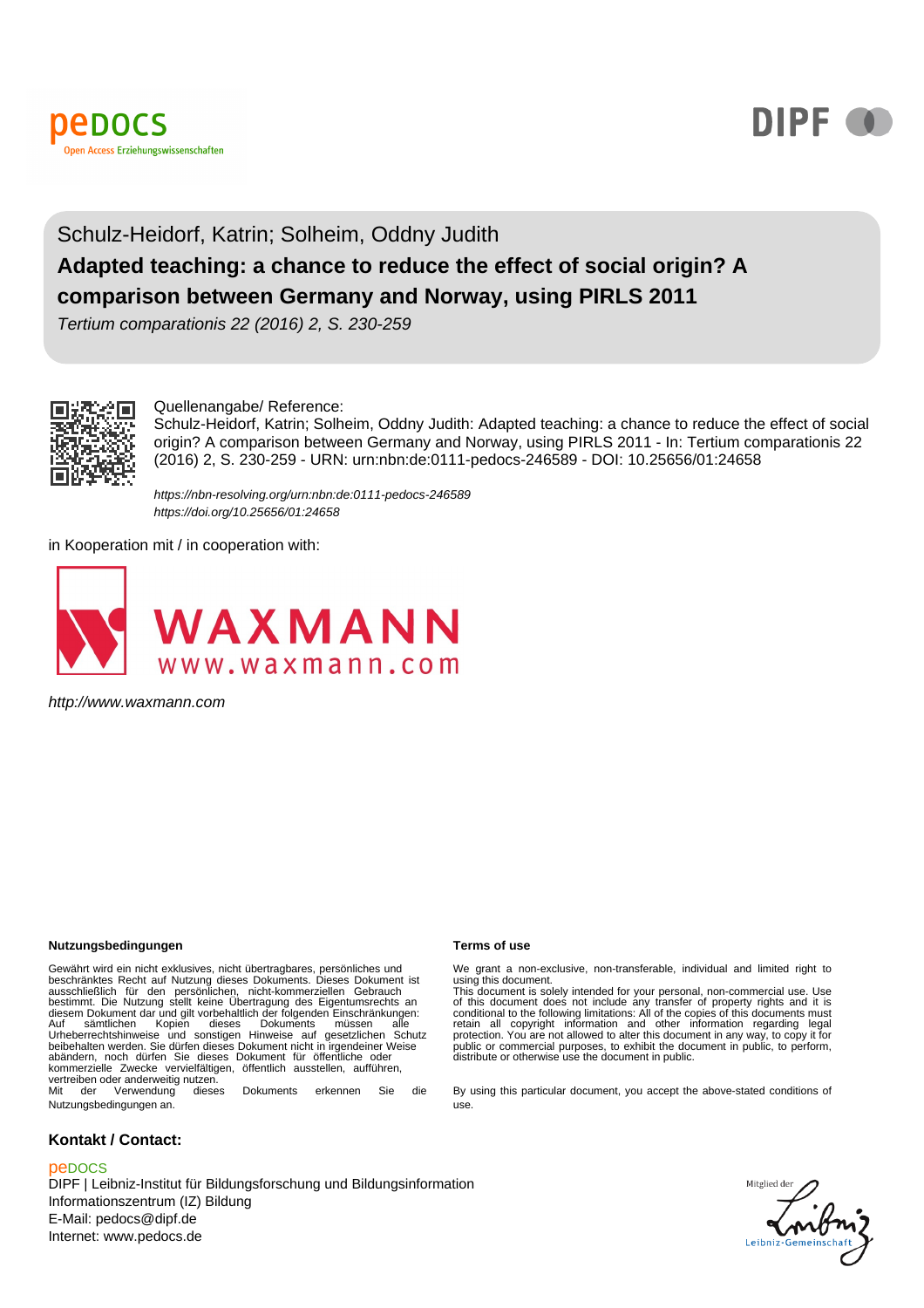

*Tertium Comparationis Journal für International und Interkulturell Vergleichende Erziehungswissenschaft Vol. 22, No. 2, pp. 230–259, 2016 Copyright © 2016 Waxmann Verlag GmbH Printed in Germany. All rights reserved*

# Adapted teaching: A chance to reduce the effect of social origin? A comparison between Germany and Norway, using PIRLS 2011

*Katrin Schulz-Heidorf Universität Hamburg* 

*Oddny Judith Solheim University of Stavanger* 

## *Abstract*

Adapted teaching is associated with high hopes regarding its potential to meet heterogeneity in the classroom and has, as such, been anchored in nearly all federal school laws in Germany. As this is a fairly new, not yet fully implemented development that comes with a number of obstacles, an international comparison was conducted to estimate its capability of reducing social disparities in school, giving prospects of its potential development in Germany. For this, Norway was chosen since adapted teaching has a long tradition there. Using a multilevel structural equation model and data from PIRLS 2011, it is analysed whether adapted teaching reduces the effect that social origin has on reading achievement and self-concept in reading.

# 1. Introduction and research interest

In the discussion on conditions of academic achievement it is evident that in Germany, achievement and achievement-related attitudes of students are highly influenced by family characteristics such as their socio-economic situation. One predominant finding is that, in reading literacy, fourth graders with the lowest social background rank about half a standard deviation below children with the highest social background – which equals the learning and achievement gains of one whole year of schooling (cf. Wendt, Stubbe & Schwippert, 2012). This effect of social origin also reflects in more differentiated analyses: In the German results for PIRLS 2011 (Progress in International Reading Literacy Study), fourth graders whose parents have a university degree earn an average of 51 points more in read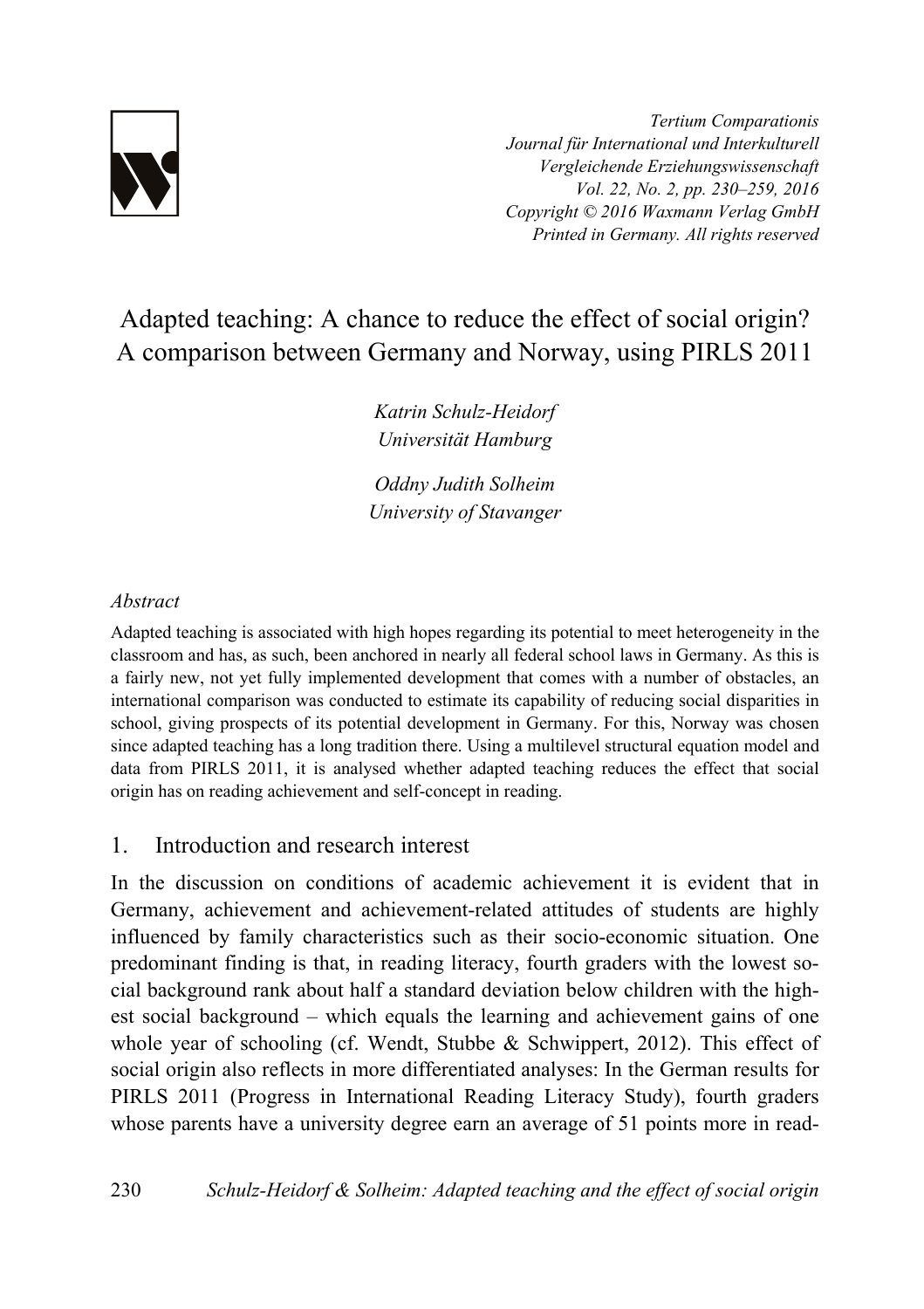ing than students whose parents do not have a university degree. This also applies to children of academics, engineers or managers. Compared to children of manual workers, the average disparity in reading ability is 61 points on the international scale with a mean of 500 and a standard deviation of 100. Using the amount of books a family possesses as an indicator of cultural capital, the advantage of children from families that own more than 100 books is 40 points on average, compared to children living in households with a maximum of 100 books (cf. Wendt et al., 2012). This effect has not changed considerably over the past ten years: It was, for example, 43 points in PIRLS 2001, 40 points in 2006 and 43 points in 2011 for children of the upper working class (EGP-classification, see Erikson, Goldthorpe & Portocarero, 1979) compared to children from (skilled) workers. Considering that 40 points roughly equals the learning gains of one whole year of schooling (cf. Baumert & Artelt, 2002), these findings elucidate the significance that applies to the social origin and its influence on the academic development and achievement of students. Hence, it is of interest if and how schools can compensate this effect. It is assumed that teaching methods that adapt to these different achievement and learning conditions of students could contribute to reducing the impact that social origin has on school achievement. Whether this can be accomplished by settings of individualised instruction<sup>1</sup> will be subject to the following analysis.

As adapted teaching is a fairly new concept in Germany that especially gained popularity with the recent debate on inclusion and is not yet largely implemented (cf. Bohl, Batzel & Richey, 2011; Fischer, 2014; Klieme, Jude, Baumert & Prenzel, 2010; Schulz-Heidorf, in press), the focus of the analysis will be put on an international comparison. This follows the assumption that the comparison with a country where adapted teaching has been implemented for a longer period of time and is more frequently used by teachers could allow perspective conclusions on the impact of adapted teaching as well as its ability to reduce effects of social origin on school achievement in Germany. For this, Norway represents a suitable option as adapted teaching is not only embodied in the school law but also significantly more frequently used by teachers (in reading) as it is in Germany. Also, the impact that social origin has on school-related achievement is comparable to Germany.<sup>2</sup>

The Nordic countries are often perceived as countries with a high level of equity, and indeed the principle of equity has a long tradition in the Nordic education systems. In Norwegian educational policy the ambition has been to develop *one school for all* – a school that can facilitate conditions of learning for all children, regardless of their background and aptitudes (Nilsen, 2010). Even so, there is a strong effect of social background in the Norwegian context as well. The effect is evident on academic achievement as reflected in national test scores and grades (Bakken & Elstad, 2012; Ekren, 2014; Hernes & Knudsen, 1976, p. 46), in comple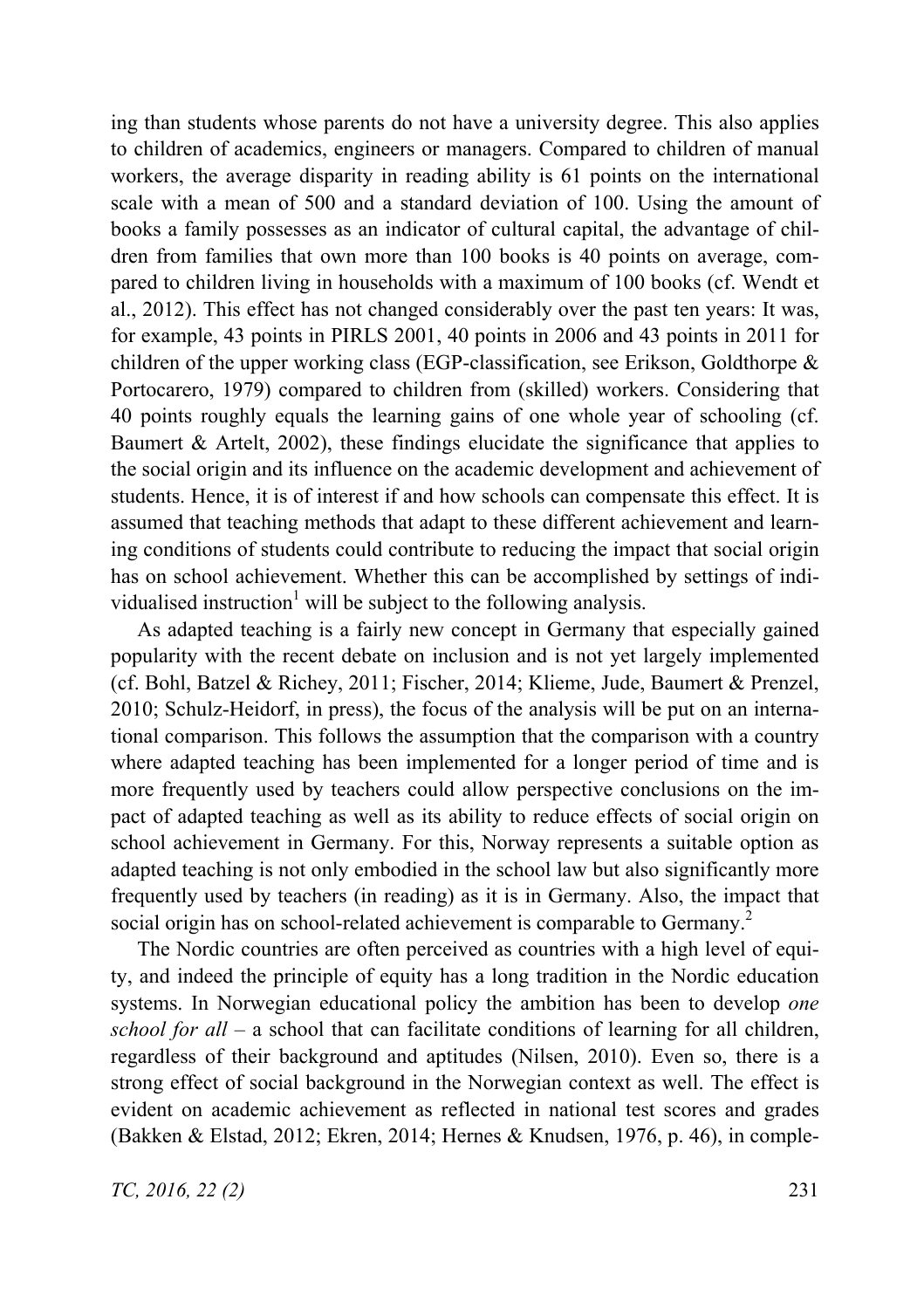tion rates in upper secondary and tertiary education (Opheim, 2004), in dropout rates among secondary and tertiary education students (Lundetræ, 2011), and in education as well as career choices. Research has also found that the effect of social background on academic achievement in Norway increases throughout schooling as students with high education parents have a better development, measured in grades, throughout lower secondary school than students with low education parents (Bakken, 2010).

The relationship between social background and academic achievement in a Norwegian context was first documented by Hernes and Knudsen (1976) in the 1970s. Even though we miss comparable data that makes it possible to draw conclusions about how this might have changed over the last 40 to 50 years, there is some evidence for a minor increase in the effect of social background in the last 20 years. For instance Bakken (2004) found an increased effect of the number of books in the home and parents' labour participation on self-reported grades in Norwegian, English and Mathematics from 1992 to 2004.

International comparative studies of educational achievement can give us an indication of how strong the effect of socio-economic background in Norway is compared to other countries. In PISA 2000 the relationship between Norwegian 15 year-olds' reading literacy scores and the International Socio-Economic Index of Occupational Status (ISEI, for details see OECD, 2001) were close to the OECD average (Lie, Linnakylä & Roe, 2003). When the relationship between reading literacy and different aspects of social background were broken down, Jensen and Turmo (2003) found that cultural and social capital had nearly the same effect on Norwegian students' reading literacy skills as in the OECD as a whole; whereas the relationship with economic capital was weaker in Norway. This is in line with previous research on modern welfare states like the Nordic countries. The main reason for this is the fact that family expenses related to children's education is limited, due to a large degree of public financing. Securing equal opportunities for all students is a main goal in the Norwegian school system. As such, large and potentially growing social inequities have received a lot of attention as it may be viewed as an indication of the school system's decreasing ability to even out the effect of social background on school achievement.

As shown, the influence of socio-economic family characteristics on schoolrelated achievement causes concern in both countries, as it predicts how well students do in school and later in life to a high extent. In Norway, actions have been undertaken to address these issues, with a strong focus on adapted teaching. In Germany, it is also discussed whether this didactical setting might help meeting these challenges. However, it is not yet as implemented as it is in Norway, making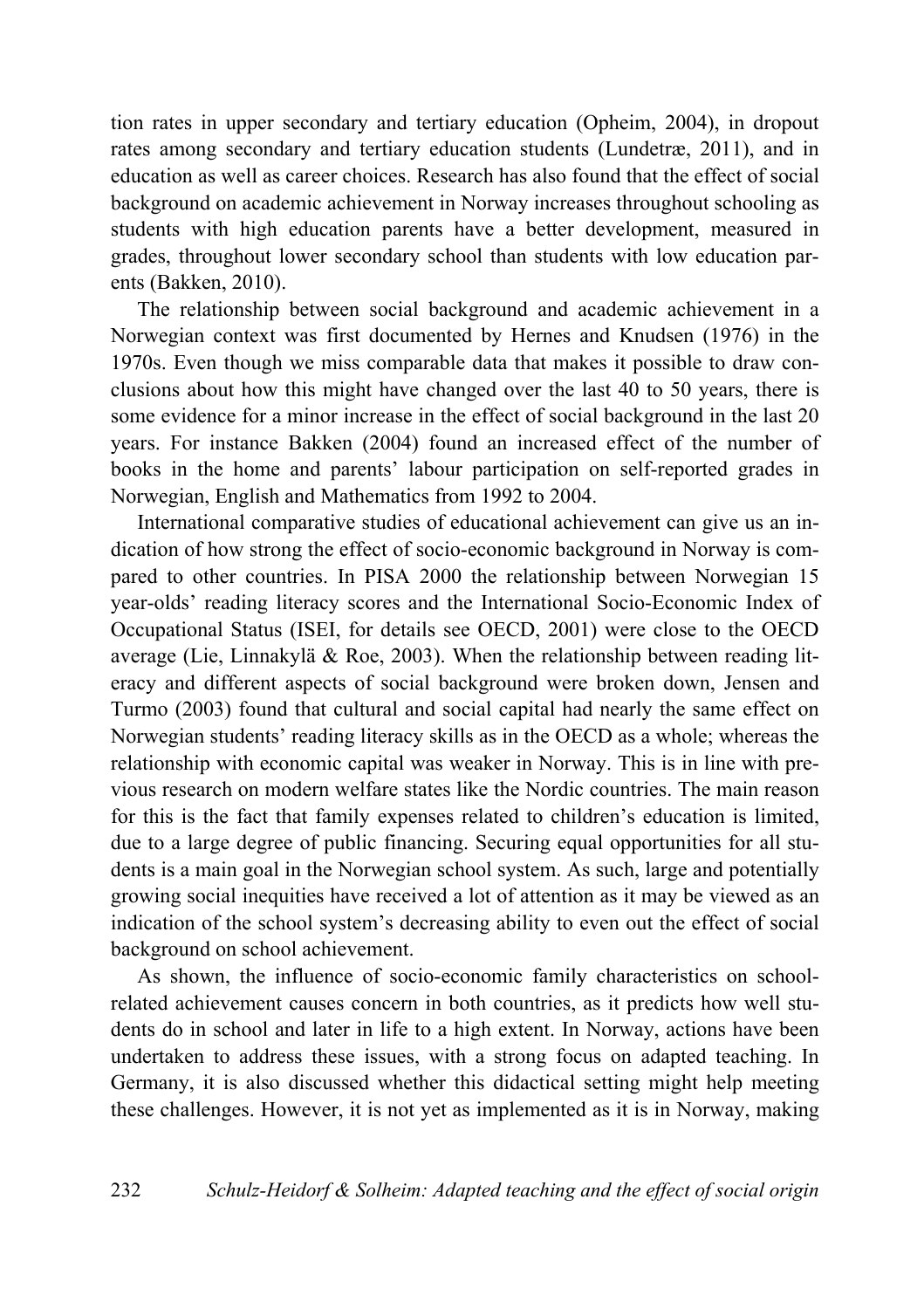a cross-national comparison of its potentials in addressing social disparities in the classroom interesting.

Before going into detail on adapted teaching, the following section will illustrate how socio-economic family characteristics influence how well students do in school.

# 2. How do socio-economic family-attributes effect school achievement and motivational-affective student characteristics?

As described above, social disparities may be explained mostly by the family as the environment of primary socialisation (cf. for example Becker, 2010; Pekrun, 2001; Wild & Lorenz, 2010). It is their different cultural, economic and social capital (cf. Bourdieu, 1983) but also the level of encouragement and stimulation that children experience at home that show prognostic relevance for the development of competencies, educational aspirations as well as the achieved level of educational qualification (Becker, 2010; Boudon, 1974; Wild & Lorenz, 2010). Wendt et al. (2012) summarise the effects of family resources. According to this, a family could for example support their children in the acquisition of cultural capital (here in form of education) by using their economic (e.g. investing in private lessons), cultural (e.g. supporting the child in school works) and social capital (e.g. support by a teacher the parents are friends with). These children will be encouraged and supported much more frequently in school-related activities and as a result show higher knowledge and more learning-beneficial requirements at the point of school entry and later than children who grow up in comparably less beneficial family environments. Furthermore, it is also the effect of cultural socialisation, shown in the teaching of language culture, in motivation on learning and education and in habitualised learning practices at home that influence educational achievement and the educational pathway of children and young adults (Becker, 2010; Boudon, 1974).

This reflects for example in Bernstein's socio-linguistic theory of language codes (1975). The theory was originally developed to account for the relatively poor performance of working-class students in language-based subjects. Bernstein claims that children who grow up in different social classes also learn different languages – what he calls language codes – and further that the language that children from higher classes grow up with is more in line with the language of the school than the language in lower social classes.

Bernstein identifies two forms of language: a restricted code and an elaborated code (1964). The essence of the distinction is what language is suited for: The restricted code works better in situations in which there is a great deal of shared and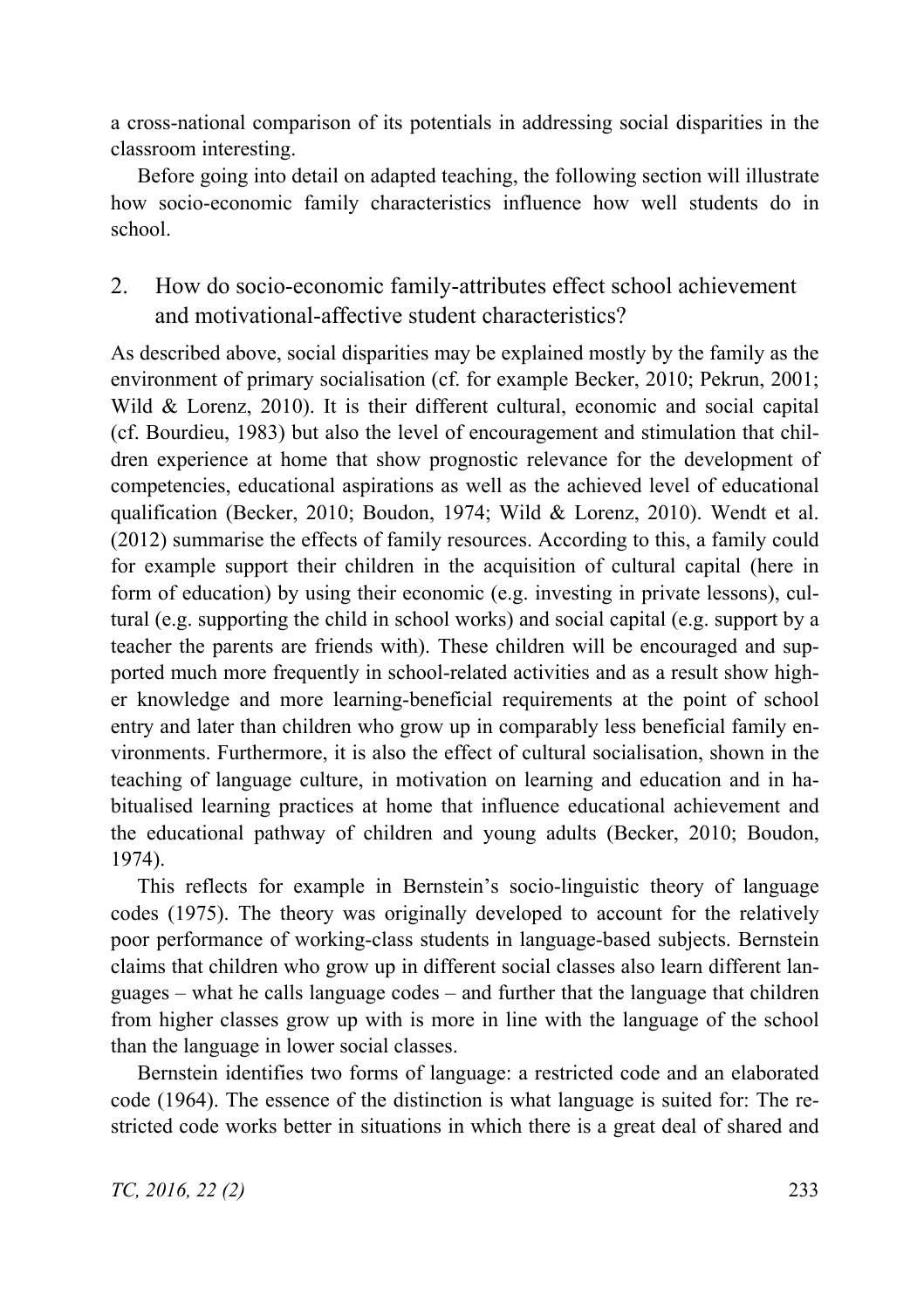taken-for-granted knowledge in the group of speakers as it is economic and conveys a vast amount of meaning with just a few words. Because the restricted code draws on a store of shared meanings and background knowledge, it also creates a sense of includedness, a feeling of belonging to a certain group. It works within, and is tuned to a restricted community like a family, group of friends or a work group. The elaborated code on the other hand does not assume that the listeners share these assumptions or understandings, and as a consequence it is more explicit and thorough. The elaborated code is also the language of the school; partly because schools are concerned with the introduction of new knowledge which goes beyond existing shared meanings and partly because schools can be considered as relatively anonymous institutions which may not share many taken-for-granted meanings in their formal structures.

Bernstein argues that working-class children have access to their restricted code(s) while middle-class students have access to both restricted and elaborated codes. As such, middle class students can be said to have an advantage already as they enter school because they are familiar with the language code in which the school conveys knowledge. Working class children, on the other hand, are disadvantaged as they speak in a restricted code and arrive in an environment where it is normal to speak in the elaborated code, widening social disparities.

Bourdieu and Passeron (1977) also add to this perspective by pointing out that cultural capital can be understood as the familiarity with the dominant culture in a society, and especially the ability to understand and use 'educated language'. This affects the communication between teachers and students with children from higher social backgrounds being more able to decode the informal and implicit rules at school. As such they have a better starting point in adapting to and developing the cultural skills and preferences that are rewarded in school (Aschaffenburg  $&$  Maas, 1997). As DiMaggio (1982) states, teachers even seem to respond more positively to students who convincingly demonstrate that they master the dominant cultural codes. Whether this happens consciously or unconsciously, it shows that these children receive more attention and help by their teachers; not necessarily because they are more skilled, but because teachers perceive these students as more bright and intelligent than students who lack cultural capital.

Such links between the cultural capital and performance in school can also be found in a study by Betz (2006) who showed that differences between the social classes also exist in the organisation and the compatibility of formal and informal educational contexts outside of school that foster a continuing disparity: Whereas children with lower social backgrounds tend to spend their free time in unstructured contexts, the out-of-school experiences of children from academically privileged families are more closely linked to the demands and contents of the school. Typi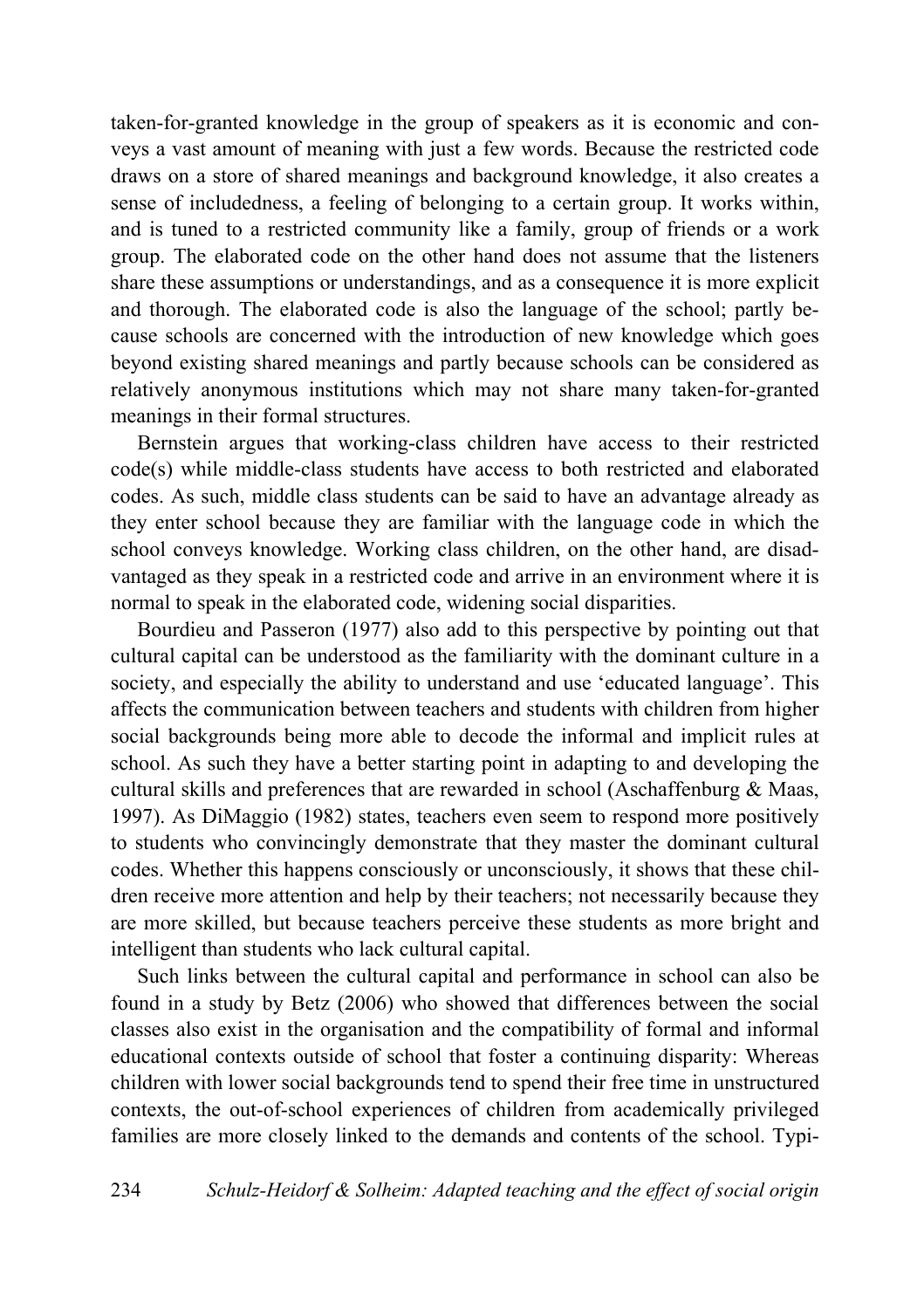cally, these are engagements in clubs (e.g. football, music) whose activities are more structured, happen at prearranged times and are commonly organised and instructed by adults and/or can be used for the compensation of school-related deficits (private lessons, homework mentoring). As the time spent outside of school also differs between the children of different social classes, the habitus of students with high social backgrounds shows higher compliance with the school habitus. This results in students from less privileged families reporting difficulties following classes in school and anxiety of making mistakes in educational settings more frequently. Hence, these children tend to be more insecure and anxious at school than their classmates, resulting in them experiencing less confidence in earning higher grades (cf. Betz, 2006). This so-called primary effect of stratification (Boudon, 1974) is one reason why some children fail more often at school system related barriers such as the transition from primary school to *Gymnasium*, the most advanced form of secondary schools in Germany<sup>3</sup> (see also Becker, 2010).

A vital role in the maintenance of social disparities is also played by the secondary effect of stratification: As it was shown in a large number of studies, family decisions regarding the school track their children follow after primary school<sup>4</sup> and later in their school career are strongly linked to their social status – even when controlling for school achievement and grades (Baumert et al., 2010; Baumert, Maaz & Trautwein, 2009; Neugebauer, 2010; for an overview, see Stubbe, 2009b). This can be explained by different patterns that underlie educational decisions, varying between social classes and accounting for a substantial share of variance (Pietsch & Stubbe, 2007; Stubbe, 2009a, 2009b). One criterion is the preservation or improvement of the intergenerational social status: A child from a low background might decide to leave school with a *Realschulabschluss* (German certificate of secondary school usually after grade 10, this does not enable to enroll in university) and still improve its social status in comparison with its parents' level of education – the same could be handled as a decline of social background for a child of an academically privileged family where the *Abitur* (as the highest school certificate in Germany that enables to go to university) is handled as status preservation. Another criterion is the (social and monetary) cost-value-ratio that families attribute to different levels of education: The Abitur might not be as attractive for children from lower backgrounds as it comes with up to three more years of schooling in which the child is monetarily dependent on its parents. Also, friends might leave school earlier which results in high 'social costs' (social distance to friends), making it more difficult to stay in school longer. The opposite applies to children from higher social backgrounds: Leaving school early comes with a social descent (friends staying in school to work towards the Abitur) and monetary deficits (lower income due to lower educational level). Hence, children from less privileged back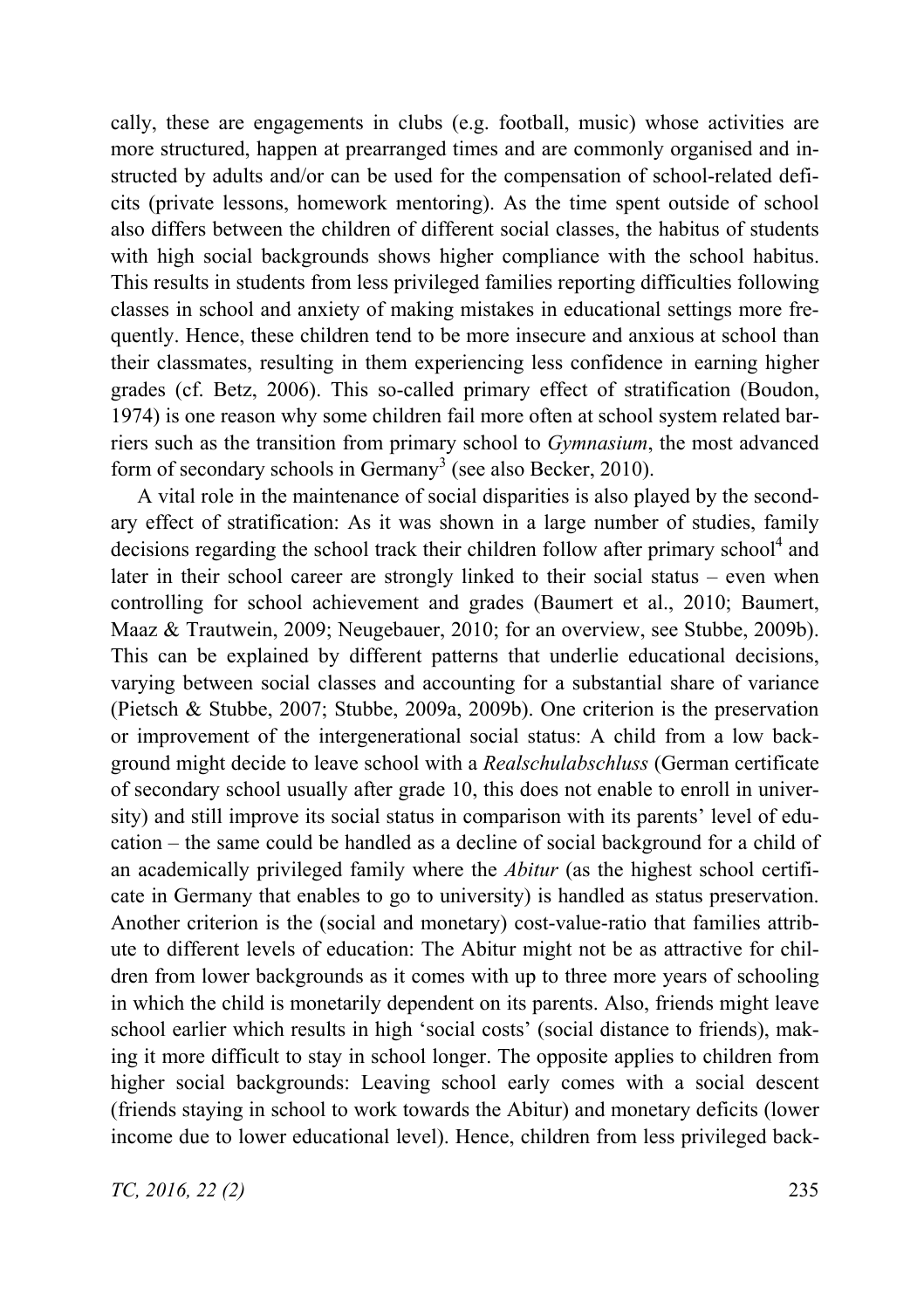grounds have – even with equal school achievements – less chance and aspiration to go to the Gymnasium than their classmates from higher social backgrounds. Boudon puts the (fairly reduced) causalities of these factors as follows: "The lower the social status, the poorer the cultural background – hence the lower the school achievement, and so on" (Boudon, 1974, p. 29).

Following this trend it becomes obvious that these social disparities could be obtained for generations: As shown by Stubbe, Bos and Euen (2012), children of parents of the highest ranks (highest EGP-class, see Erikson et al., 1979) have a 3.41 higher chance to receive a recommendation for the Gymnasium by their teachers<sup>5</sup> as children of skilled workers. For parents favouring the Gymnasium for their child, this advantage is even 3.76 times higher. Both values are controlled for cognitive skills in reading, mathematics and science which shows that – even with equal achievements – fourth graders from educationally less privileged families receive recommendations for the Gymnasium (teachers' or parents' decision) substantially less frequently than their classmates from more privileged families. As a result it is very likely that these children less frequently earn the Abitur, study at university, take on high-status jobs and consequently tend to possess less economic and cultural resources – which, in turn, influence their children's success and achievement in school and thus preserve social disparities.

Summarising these effects of social origin it becomes obvious that children from less privileged backgrounds face manifold disadvantages: Because of fewer social, economic and cultural resources, they receive less school-related support as children from higher social backgrounds. Also, their language cultures differ, resulting in some children experiencing more difficulties adapting to the elaborated codes used in school, and hence showing lower achievements in language-based subjects. With their out-of-school-experience also not being in line with the school habitus, children from less privileged backgrounds report anxiety and difficulties following the teachers far more frequently than more privileged students, all of which influence their achievements negatively. Apart from these heterogeneous learning conditions teachers face in their classrooms, it is also status-related aspirations and cost-value-evaluations that influence the educational pathways children follow, which may result in social disparities being obtained for generations. Even though the social conditions that children grow up with will not be explicit subject to the following analysis, their impact on how well students do in school will be.

Here, it was the general question whether schools, teachers and classroom conditions can moderate the effects of social origin and lessen their impact on school achievement that led to putting a focus on adapted teaching. In both Germany and Norway, this didactical setting is attributed with high hopes towards meeting the challenges that teachers experience when facing social disparities in their class-

236 *Schulz-Heidorf & Solheim: Adapted teaching and the effect of social origin*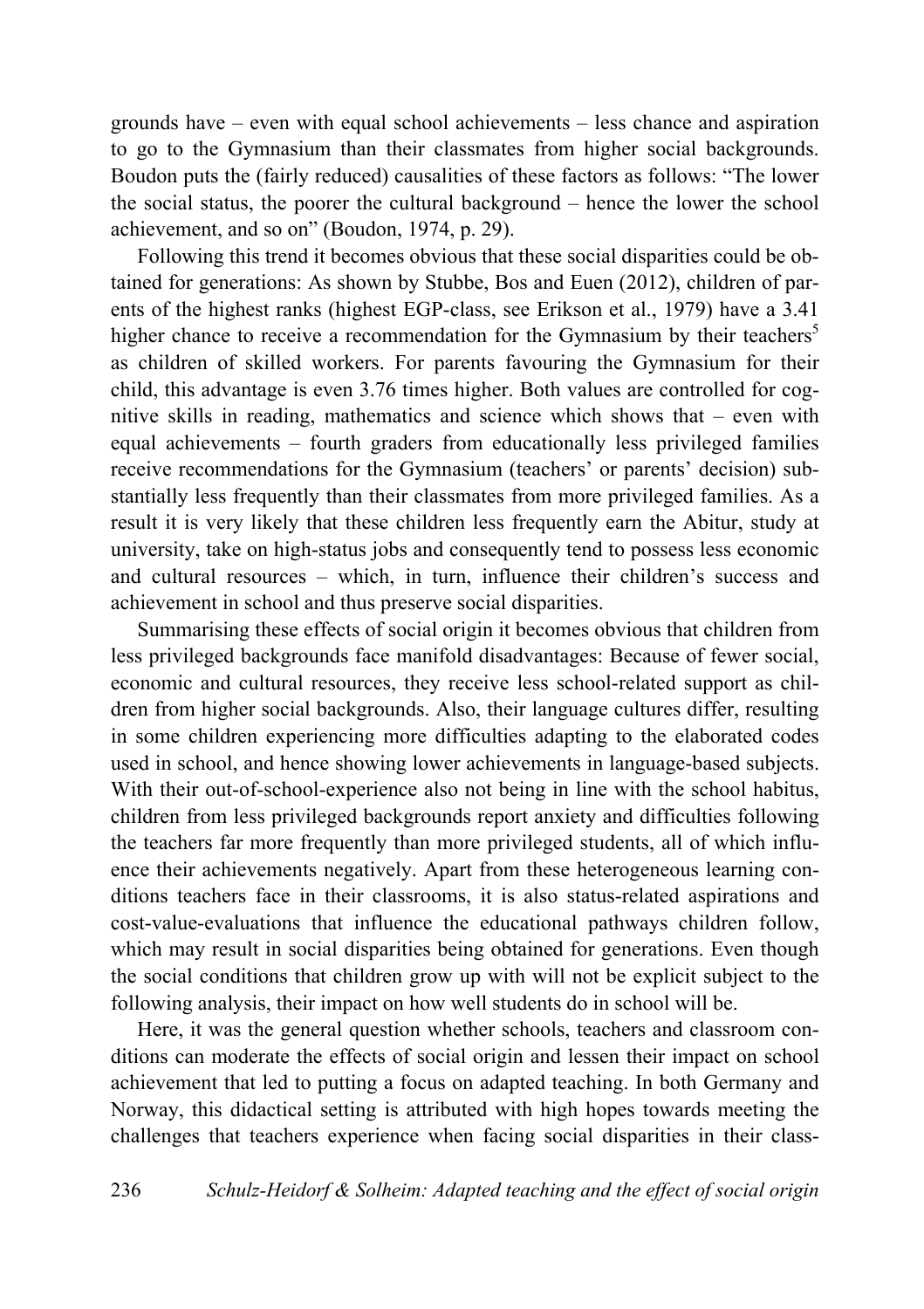rooms. But what is adapted teaching and how can it be linked to the different learning conditions that children from different social backgrounds show?

3. Adapted teaching: Its definition and why it could help uncouple student's achievement from socio-economic background

As shown above, children from different social backgrounds do not only show different levels of knowledge and beneficial learning attitudes at the point of school entry and later on, they also differ in learning strategies, learning motivation and the extent to which they are being stimulated and supported at home. Hence it is of interest to analyse whether adapted teaching offers a didactical approach to meet these heterogeneous learning dispositions and skill levels within the classroom. For this, adapted teaching shall be defined as a setting in which inner differentiation is applied, meaning arrangements where the students do not have to learn the same contents in the same amount of time. Here, a special focus is put on students to work on different tasks and contents in different ways that are adapted to their individual dispositions, abilities and interests – sometimes even to the extent of different learning goals (goal-differentiated teaching). In extreme cases, all students work on different tasks or even topics that allow individual forms of engagement, handling and processes. The goal, however, is the subject- and content-related initiation of learning processes in which the encouragement and support of the individual student is embedded (Bräu, 2007). A special characteristic of individualised teaching is the *planning* of the educational opportunities to suit the learning dispositions of the individual learner by offering different tasks and flexible settings that provide learning approaches and goals adapted to the individual potentials, capabilities and interests. This adaption then might lead to an optimal fulfilment of learning potentials (Altrichter, Trautmann, Wischer, Sommerauer & Doppler, 2009). With regards to psychological (e.g. Bruns, 2014; Corno & Snow, 1986; Cronbach & Snow, 1977; Hanke, 2005; Kirschhock, 2003; Weinert, Schrader & Helmke, 1989) and lately even neuroscientific (e.g. Herrmann, 2010; Roth, 2009) theories of learning it is especially this planning of adaptivity of learning opportunities (methods, contents, goals) to the learning dispositions (previous knowledge, learning strategies and styles) that plays an essential role for the success of learning processes. In the light of the discovery that knowledge is not transferable but has to be newly generated in the brain of each and every learner (a fact that has been proclaimed in progressive education for a long time, see e.g. Salzmann, 1784, also Herder, 1970) it is especially the student-ascribed relevance of learning situations and contents that play an important part in the initiation of learning processes: As Roth (2009) describes, every learning situation is tested by the learner on whether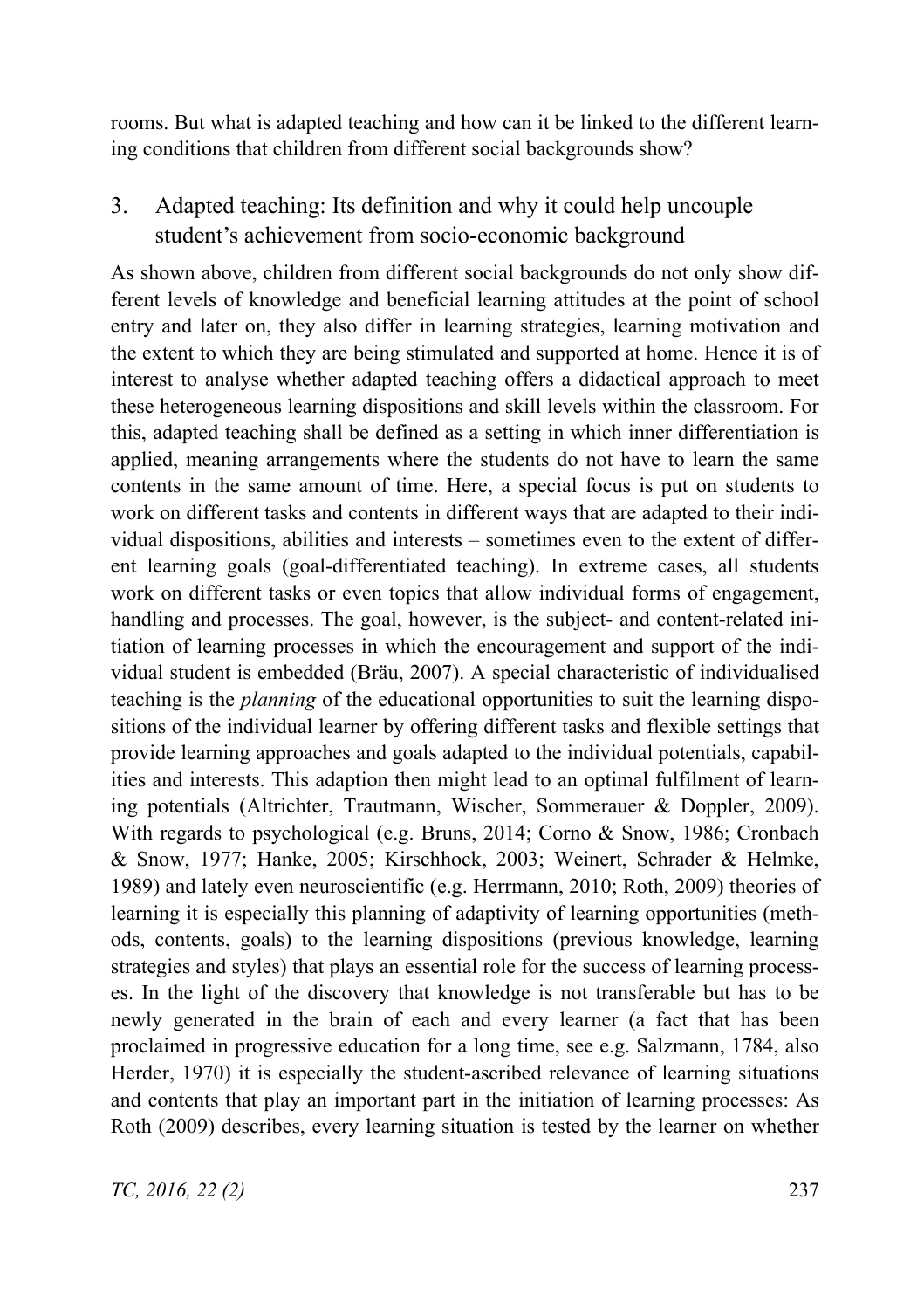listening, learning, practicing and actively engaging are worthwhile and profitable. If so, the conscious control of cognitive effort and performance, the declarative memory power and the emotional conditioning are being stimulated. Neuromodulatory systems regulate processes of general and specific attention up to motivation and learning ability that are being rewarded by brain-affiliated opiates (Herrmann, 2010). On the other hand this means that situations need to be evaluated as 'attractive' (whereas 'attractiveness' may be highly dependent on the individual) and linked to the prospect of success for the maintenance of motivation and ongoing learning efforts. Usually, this applies if the matters to be learned can be linked to already existing knowledge and are of importance and relevance to the learner. If this is not the case, learning will be tedious and exhausting, resulting in 'mechanical' learning by heart that contradicts an independent and intrinsically motivated understanding of the subject matter as an active process of generating meaning that assures a timely stable learning success. Learning settings offering the students the chance to learn according to their own interests, competencies, potentials and skills and allowing them to study with individually adequate learning techniques could create such attractive learning situations, where subject matters are relevant to the individual student and can be linked to already existing knowledge – which in turn assures a high learning success. As shown above, adapted teaching very much relates to these findings. Hence it can be assumed that it offers the chance to meet every student's learning needs and conditions, in whatever way they might have been shaped by social family characteristics, enabling students to show their individually highest achievement, and in this, uncoupling it from the effect of social origin.

In what way adapted teaching is linked to school achievement as well as noncognitive student characteristics is subject to the next section, giving a brief overview over the current state of research.

# 3.1 Effects of adapted teaching: Current state of research

As shown above, adapted teaching could be a solution to meeting the learners needs as they are postulated by neuroscientific and psychological research. However, individualised teaching and its impacts have only been subject to very few studies so far and in these, with very heterogeneous definitions of the didactical method. Hence it is difficult to summarise the findings, as they – as a logical result of the differing understandings – vary extremely. However, two main results can be derived: Adapted teaching seems to have an influence especially on affectivemotivational characteristics of the students such as self-concept and learning motivation; its influence on cognitive attributes (test/school achievement) is seemingly lower.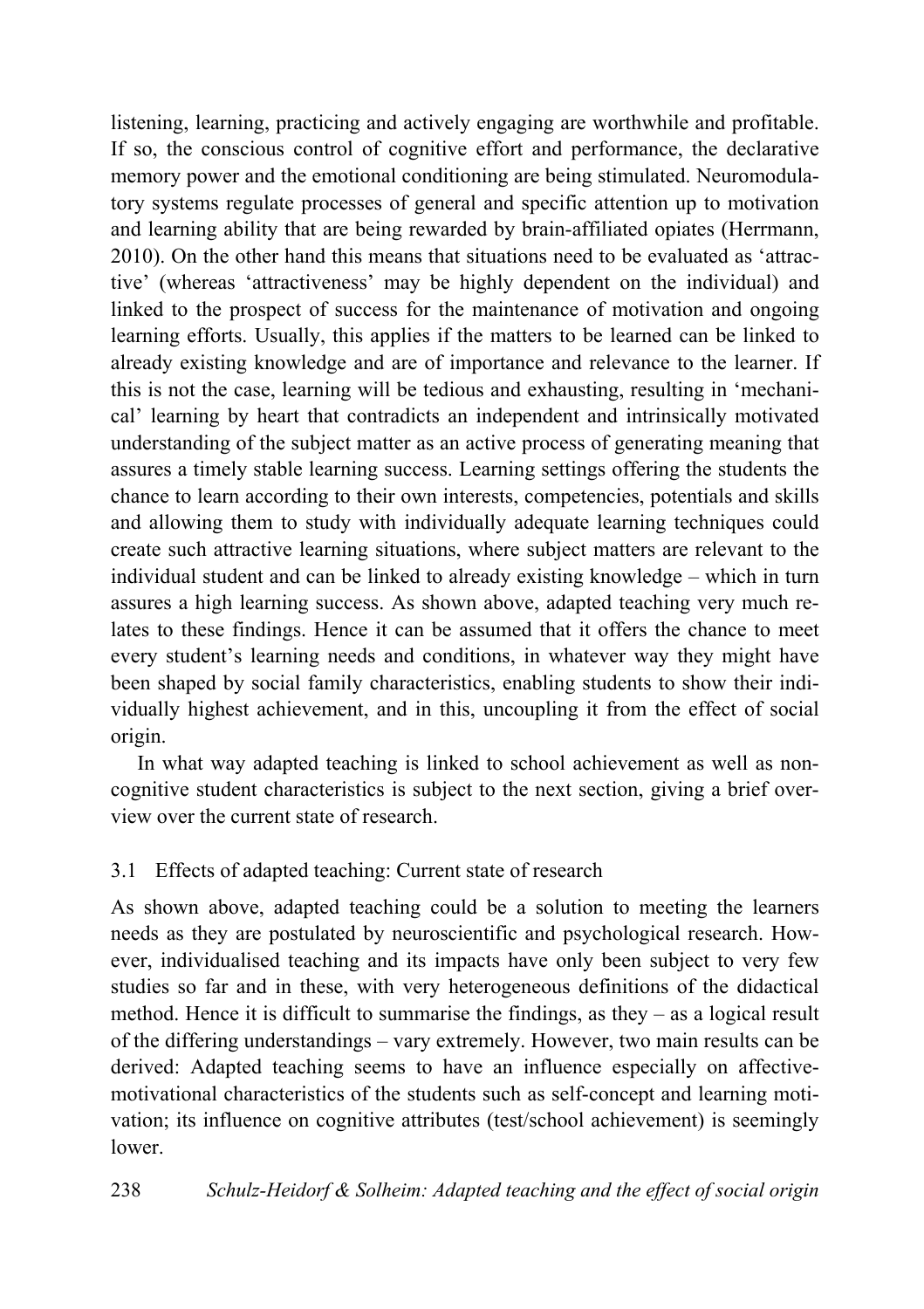Regarding the effects on *cognitive student characteristics*, domain-specific effect sizes and correlation coefficients of -0.30 (e.g. Gruehn, 2000 for 'internal differentiation') and up to  $+0.32$  (e.g. Helmke & Weinert, 1997 for 'individualised subject-related support', similar for Hattie's meta-analysis for 'individualized instruction', Hattie, 2009) were found. Apart from these, effects close or statistically not significant from zero are common, too, for example in a meta-analysis from Seidel and Shavelson (2007) as well as in a meta-analysis from Giaconia and Hedges (1982), where single characteristics of adapted teaching, such as adaptivity, diagnostic evaluation, feedback and monitoring were focused. The same difficulty in summarising these findings applies to *domain-specific* effects and relationships, as these also differ in the same range. The negative relationships, as found by Seidel and Shavelson (2007), Gruehn (2000), and Schulz-Heidorf (in press), are interpreted contrary to first presumptions: Adapted teaching might be implemented more frequently when the academic level of a class is low – resulting in negative correlation parameters, which then are interpreted in a reverse causal direction.

For the influence of individualisation on *affective-motivational student characteristics* (mainly domain-specific self-concepts, enjoyment and learning motivation), a different picture shows: Here, most findings range between 0.14 and 0.20, for instance in the meta-analyses by Giaconia and Hedges (1982) and Seidel and Shavelson (2007), but also for Lipowsky, Kastens, Lotz and Faust (2011), who focus on achievement-related task-differentiation. In this last study it was shown that adapted teaching influences the development of the self-concept in writing  $(\beta = 0.14)$ , not, however, the development of the self-concept in reading  $(\beta = 0.05$ n.s.) of first- and later second-graders. For Krätzschmar (2010), effects of adapted teaching on the academic and reading-related self-concept could even be explained in total by person characteristics such as gender, socio-economic status and achievement. Summarising these results, adapted teaching shall provisionally be considered to having a weak positive – compared with effects on cognitive aspects slightly stronger – effect on affective-motivational aspects. However, it needs to be pointed out again that the missing of a consistent understanding of adapted teaching and a related concept does not only complicate summarising what little research was undertaken, it also limits the scope and significance of the results. Further theoretical and practical examination is needed, as well as empirical verification, particularly in form of quasi-experimental, longitudinal designs that allow for drawing conclusions on cause-effect relationships.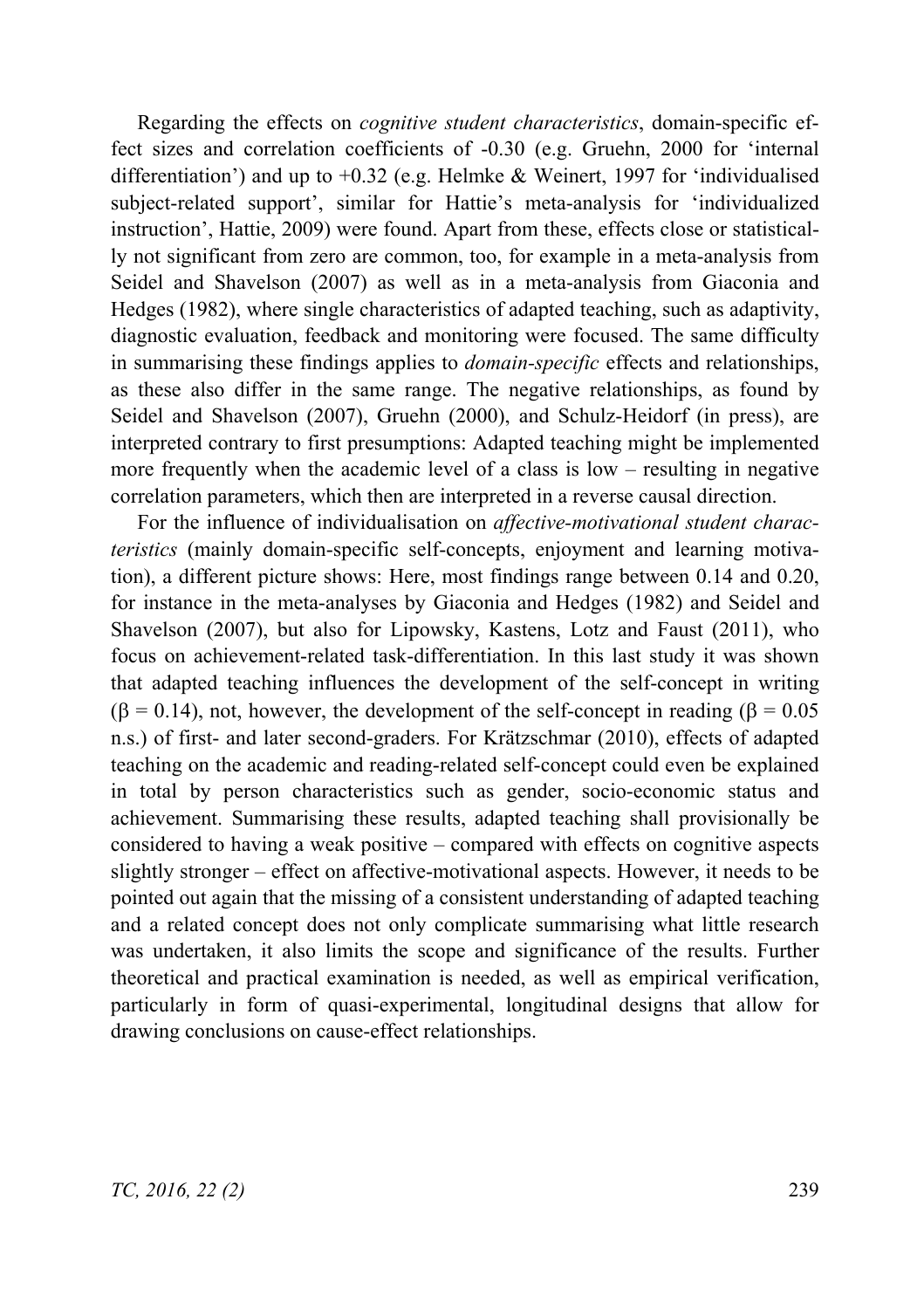#### 3.2 Adapted teaching and success in school: Research interest

Even so existing research seemingly points towards a stronger influence of adapted teaching on affective-motivational than cognitive student characteristics, it is still of interest whether individualisation could be a chance to reduce the effect of social origin on cognitive as well as affective-motivational school achievement, as this has not been subject to analysis so far. As stated above, children from educationally privileged family backgrounds not only possess more school-related knowledge but also more learning-beneficial attitudes than children from less privileged families. Schooling that does not adjust to making subject matters relevant for the individual learner (and in doing so, adapting it to their individual interests, dispositions, talents, learning abilities and previous knowledge), could lead to a systematic discrimination of children and young adults that show less beneficial learning and achievement requirements. Respectively, these students could face difficulties following lessons when they do not possess strategies to acquire subject matters that cannot be linked to previous knowledge and which might not be associated with out-of-school relevance. One result of this would be that achievement-related disparities between students from different social backgrounds might expand. Adapting teaching strategies to these individual achievement- and learning-related conditions might enable all students of a class to reach their best possible learning goals without making this dependent on social characteristics of their families. Adapted teaching would hence act as a moderator on the effect of social origin on how well students do in school.

In general, this school success is viewed as the essential criterion for evaluating the effects and outcomes of teaching. Cognitive learning and achievement gains of students can be obtained by school-, teaching- and teacher-related characteristics. These, however, also influence motivational-affective developments and other facets of learning processes. The aim of 'good teaching' then not only intents bestpossible results in test achievements but also the encouragement and stimulation of self-confidence, motivation, interests and the reduction of anxiety. It is especially the development of a positive self-concept of abilities that represents – apart from subject-related achievements – an important result of schooling, as this does not only play a vital part in cognitive performances but is also of importance for out-ofschool-contexts: As the day-to-day rating of self-related abilities results in a hierarchically structured self-concept over time that is strongly linked to the general learning and achievement disposition and motivation, it is highly desirable to support students not only in academic achievement but also in the development of a positive self-concept. In the following analysis, both dimensions of success in school – cognitive achievement as well as affective self-concept – shall therefore be included. These will be measured by their reading-specific subdomains (reading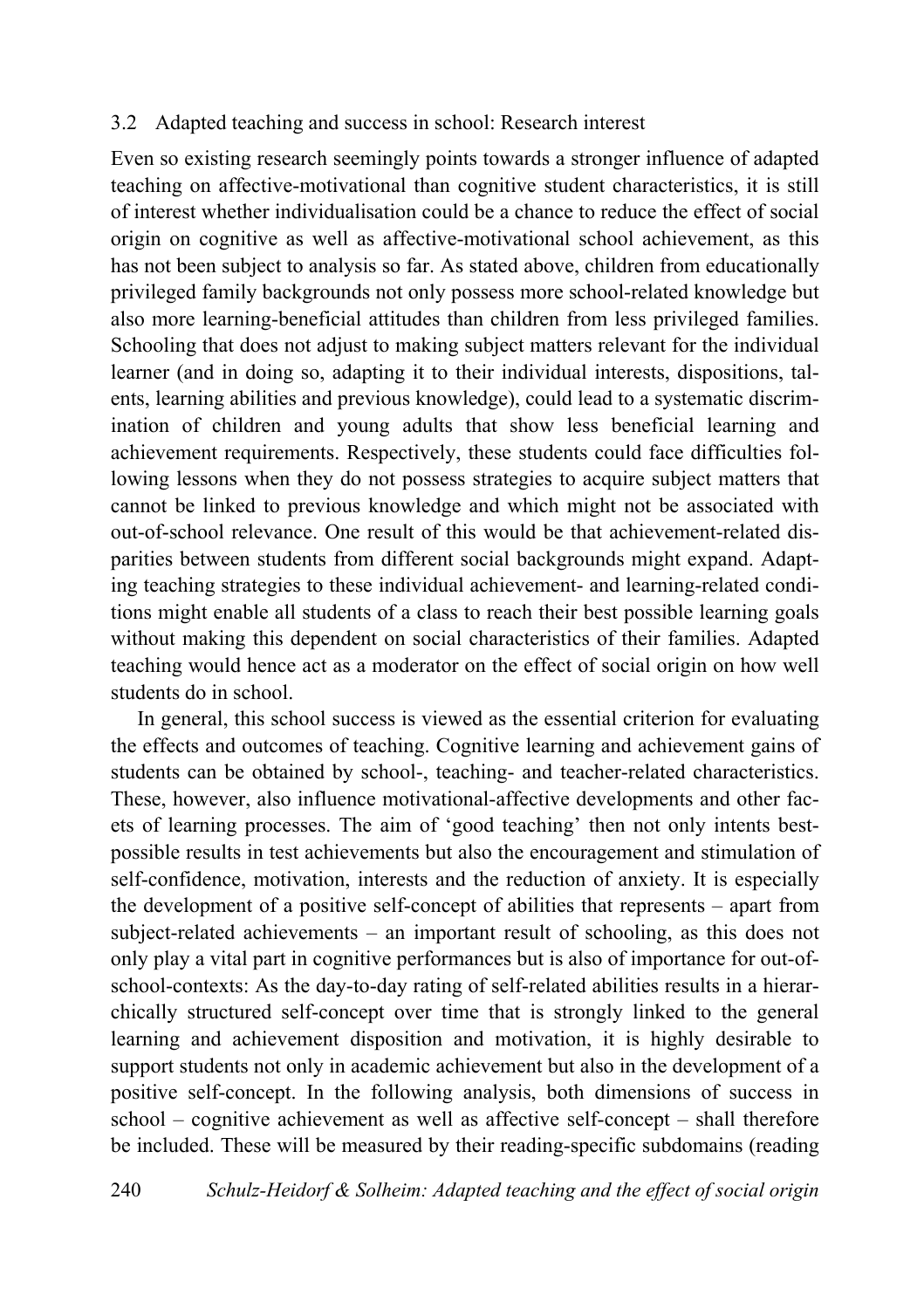achievement and self-concept in reading) as these are the main elements of the Progress in International Reading Literacy Study (PIRLS) that is used for the analysis. In line with the current state of research stated above it is hypothesised that adapted teaching in reading might have an influence on cognitive reading achievement as well as on the motivational-affective outcome of a strong self-concept in reading. It is assumed that students in adapted settings experience less disappointments and failures that are based on them not being able to follow the learning tempo of the class (or vice versa: not being challenged enough by it), show less anxiety of making mistakes in front of their classmates as lessons are held less frequently in the plenum, and experience fewer situations of social comparison as class-referential learning situations that could hinder the development of a positive self-concept are substituted by individual learning situations. Hence it is expected that adapted teaching shows a positive relationship with the self-concept (in reading of fourthgraders) and (presumably weaker) with the reading achievement. The hypotheses for this study are as follows:

- H1: The occupational status of the parents (HISEI), the parent's level of education (ISCED) and the amount of books a family possesses have, as indicators of the socio-economic capital of a family, a positive influence on the reading achievement (cognitive school achievement) and the self-concept in reading (affective school achievement) of fourth graders.
- H2: All six effects of social origin (as described in H1) can be moderated by the frequency of adapted teaching (negative influence). This effect is stronger in Norway than in Germany.
- H3: The frequency of adapted teaching influences the class average in reading achievement positively. This effect is stronger in Norway than in Germany.
- H4: The frequency of adapted teaching influences the class average of the selfconcept in reading positively. This effect is stronger in Norway than in Germany.

Even though a general overview over how well adapted teaching is implemented in both Norway and Germany has been given in the introduction, the following section will give a more detailed description, also on its legal anchoring and difficulties that teachers face. From this, hypotheses on country-specific effect sizes can be formulated.

# 3.3 Adapted teaching: Legal anchoring and implementation in Germany and Norway

In the course of the debate on inclusion and heterogeneity, adapted teaching has stepped into focus of German educational policy makers. Recently, it was imple-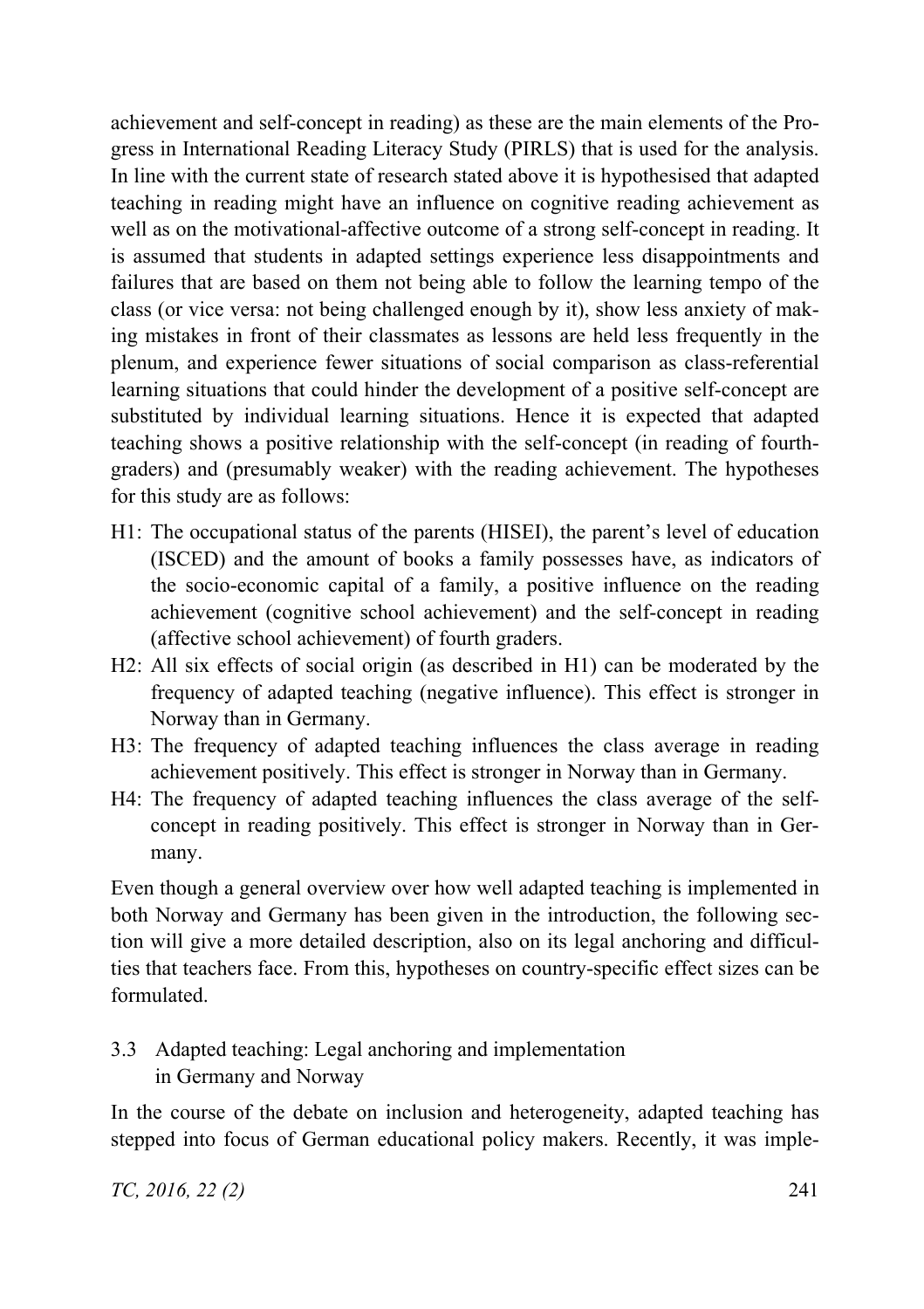mented in almost all sixteen federal school laws,<sup>6</sup> albeit with different contentrelated definitions and purposes. A systematisation of adapted teaching and its representation in the legislations by Fischer (2014) draws the conclusion that individualised didactical settings are almost exclusively intended for (1) students with special needs (15 out of 16 federal states), (2) for students with advanced capabilities (12 federal states) and (3) for students who do not speak German as a mother tongue and hence have a high demand to learn it (8 federal states). Moreover, the realisation of adapted teaching is proclaimed (almost only) by special needs education in nearly all sixteen federal states. This also reflects the conception of teachers as surveyed in a study by Kunze and Solzbacher (2008) for lower secondary educators of all types of schools: Even though adapted teaching is regarded as an important and desirable goal, it is still seen as a didactical approach towards reducing deficient skills and achievements. An understanding of individualised teaching as the consideration of and adaption to the individual needs and interests of *each* student was found seldomly (cf. Solzbacher, 2008). Regarding the realisation of adaptation, teachers name instruments of special-needs education (*Förderunterricht*) or state that there are very few to no procedures, instruments, or concepts of individualisation systematically implemented. This might be one reason why teachers report a great uncertainty and even insecurity to use individualised settings in their lessons. Hence most of them state to only occasionally (at the maximum) apply adapted teaching that also follows a 'try-and-error'-approach as accredited concepts are missing. Wischer (2008) seconds these findings and notes that forms of differentiation (whereof adapted teaching is a subgroup) are mainly used to vary learning settings and make them more activating – more complex forms of adapting the teaching to the individual learner and their abilities and interests are realised far less frequently. In summary, the implementation of adapted teaching in Germany seems to be diffident: Even though its relevance for learning processes and meeting heterogeneous needs is recognised, its consequent implementation seems to be difficult as concepts and instruments as well as corresponding teacher trainings are missing.

In Norway, the situation is a different one. The Norwegian Educational Act states in paragraph 1–3 that: Education shall be adapted to the abilities and aptitudes of individual students. This is the formal basis for *Individually Adapted Education* in Norwegian schooling. The ambition of inclusive and individually adapted education has a long tradition in Norwegian education policy and entails all students taking part in the academic, cultural and social community based on their abilities and aptitudes. The paragraph on adapted education includes ordinary education. Special education is given to students with greater needs (within the ordinary schooling system) and entails a more extensive adaptation than that normally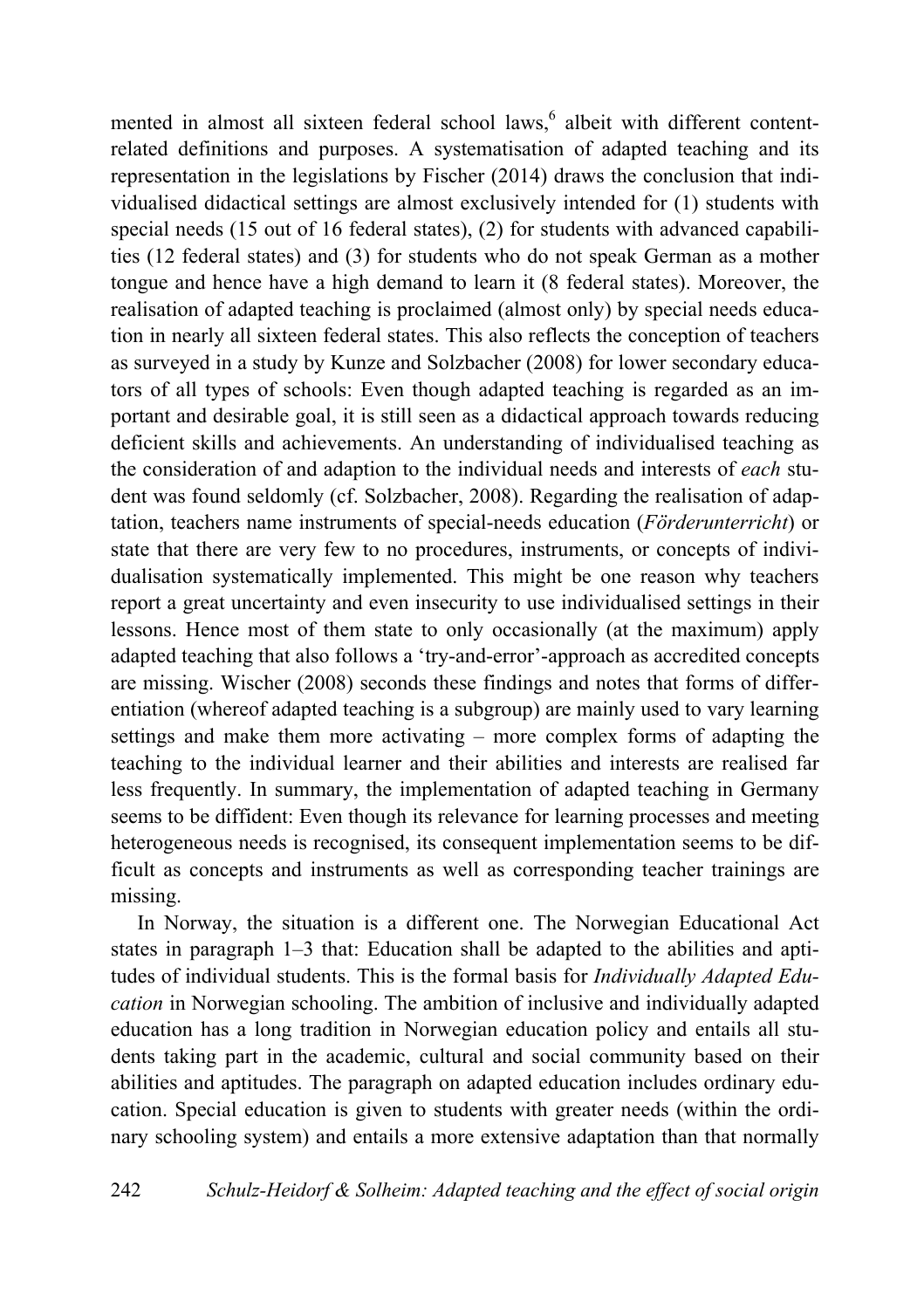provided in ordinary education with regard to the input of resources and expertise as well as differentiation of content.

The implementation of centrally formulated intentions like adapted education is, however, a complex process, which is largely dependent on the teacher's interpretations of the intentions (Goodlad, 1979). Several studies have revealed a discrepancy between intentions and reality. Imsen (2003) found that there were major differences between the students' and the teachers' perceptions of the degree to which the teaching was adapted to the individual student's needs. Other research shows similar tendencies with regard to the lack of coherence between what the teachers say they do and what they actually do in practice (Arnesen et al., 2008; Dale & Wærness, 2003).

Jenssen and Lillejord (2009) claim that the discrepancy between intentions and reality in Norwegian classrooms can be partially explained by the fact that adapted education has been a political rather than an educational concept, and that the meaning of the concept has changed with different governments. Based on an analyses of White Papers from 1975 to 2002 Jenssen and Lillejord identified four different periods in the history of adapted education in Norwegian education policy: an integration period (1975–1990), an inclusion period (1990), an individualization period (1997–2005) and most recent a period that highlights the learning community and quality of teaching (from 2005 onwards).

The understanding of individualisation has been one of the unclear points, and Jenssen and Lillejord (2009) claim that this, to a certain extent, can be explained by whether Norway has been governed by conservative or liberal politicians. Conservative governments have highlighted the individual's right to adapted and differentiated education whereas liberal governments have focused adapted teaching as a quality of ordinary instruction and a means for reducing social inequity. In the latest Norwegian education system reform – *The Knowledge Promotion –* from 2006 teaching methods adapted to students' different needs is described as variations in the use of work tasks, curriculum content, working methods, teaching aids, and in the organisation and intensity of teaching.

Even if adapted education has a relatively long history in Norwegian education policy, many teachers still find the concept fuzzy and hard to turn into classroom practice (Buli-Holmberg, Nilsen & Skogen, 2014). Recent research indicates that although Norwegian teachers have made progress in realising the intentions of inclusive and individually adapted education, there is still potential for improvement in relation to mapping and assessment, adapting goals for learning, method adaption and choosing suitable forms for organisation (ibid.). This is especially true for dynamic testing and assessment of students learning abilities and aptitudes which only a minority of teachers practice to a large degree. But the fact that Norwegian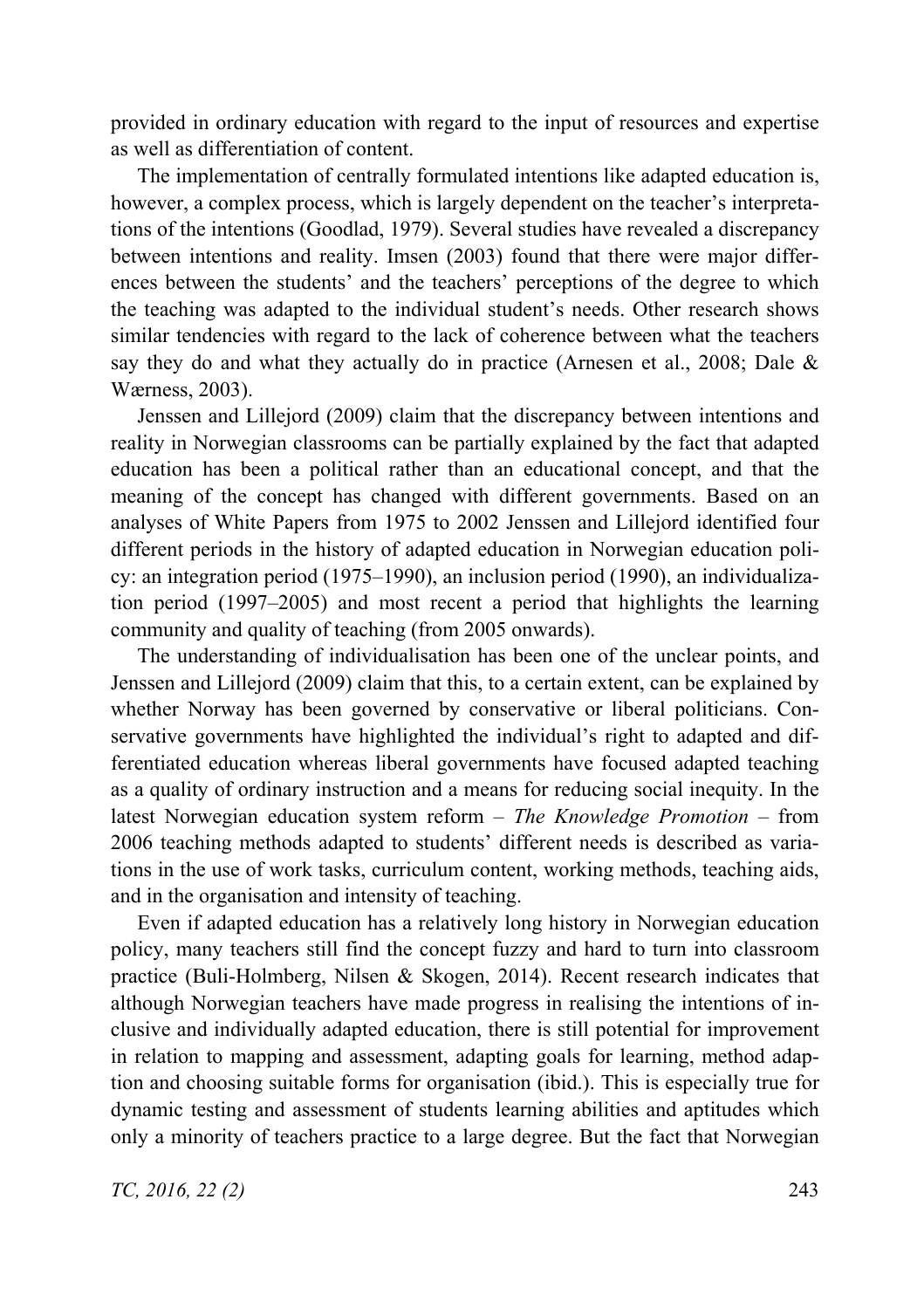teachers still report extensive use of traditional classroom teaching, verbal forms of presentations in the classroom and standard text books for the relevant class year also implies that practice has to be improved in order for the intentions of adapted education to be turned into reality (ibid.).

In summary, in both countries adapted teaching is a mainly politically promoted concept to meet individual learning conditions that shows different stages of implementation: In Germany, such didactical settings have only recently been included in almost all federal school laws with teachers reporting difficulties in realisation. In Norway, its legal anchoring as well as practical implementation has a longer tradition while teachers and research findings indicate that its realisation in class is highly dependable on the teachers. For the analysis, this could imply a bias in how teachers interpret and respond to the item on the frequency of adapted teaching. This needs to be taken into consideration in the interpretation of the results. Based on the general situations in both countries it is assumed that results for Norway might be stronger than for Germany as there might not be a substantial amount of teachers reporting to use adapted teaching frequently in Germany.

The frequency of adapted teaching as well as other forms of (non-)differrentiation in teaching reading in grade four are subject to the next section, comparing the two countries in how reading lessons are structured.

# 4. Teaching reading in grade four in Germany and Norway: Comparing results from PIRLS 2011

When using PIRLS-data, items are usually linked to reading ability and teaching reading at the end of primary school (usually grade four). Hence the theoretical assumptions stated above will be applied to this domain-specific context and do not necessarily reflect the relations in other subjects and especially not in other grades or types of schools. The following section shall give a brief overview of what kinds of didactical settings are typically used to teach reading to fourth-graders in both Germany and Norway, as addressed in the teacher questionnaires in PIRLS. The mean differences between the countries were tested for significance using the t-test for independent samples (see p-values in table 1).

As shown below, four general didactical methods are distinguished in PIRLS that reflect different levels of adapting teaching to the individual learner. Teaching reading as a whole-class activity does not include any kind of individual adaption. Even though it may seem slightly more common in Germany, the difference is not significant. Hence frontal teaching is as common in Norway as it is in Germany with about two thirds of teachers using it often or (almost) always.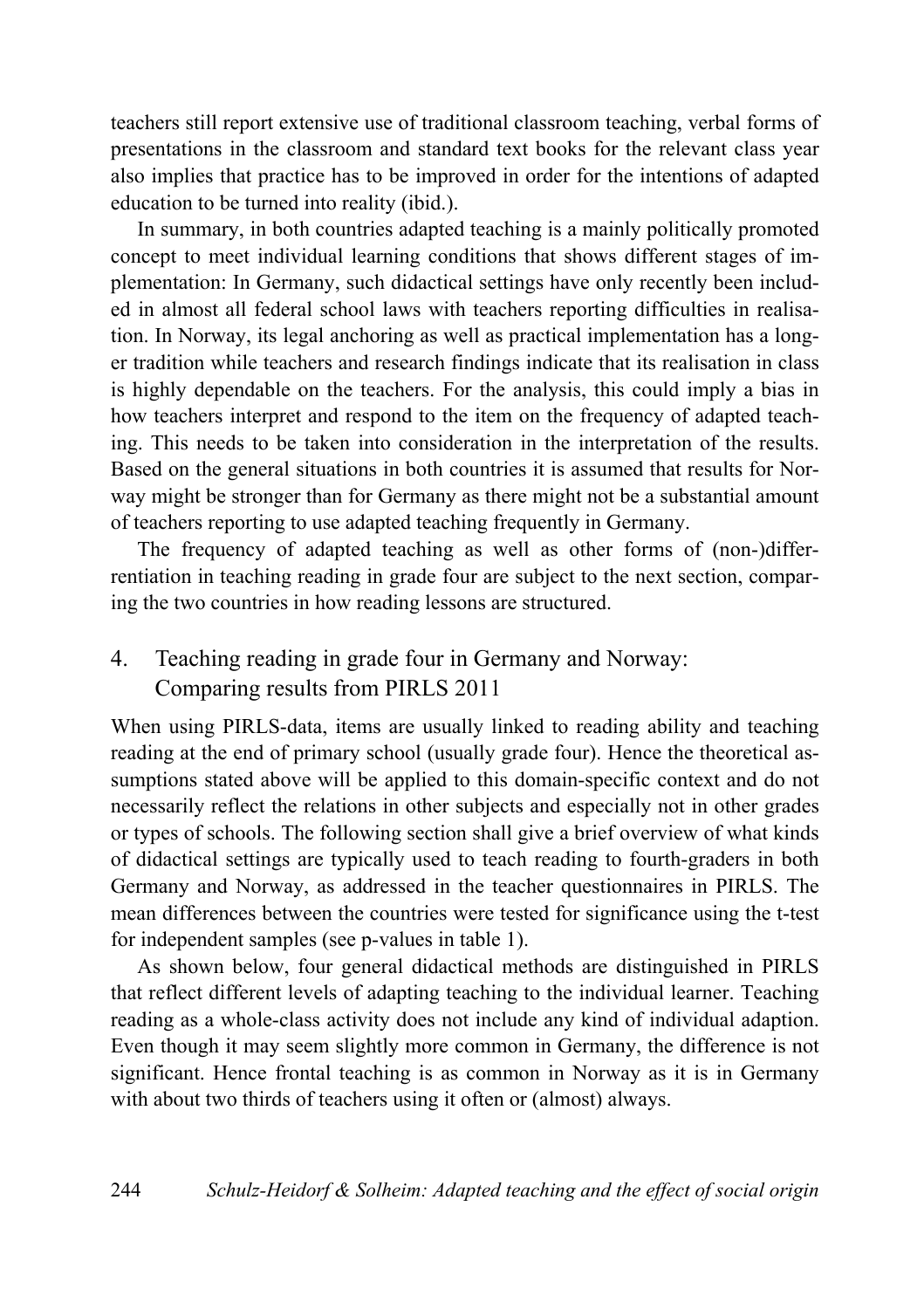Table 1: Frequencies and t-test for mean differences for four different didactical settings of teaching reading in Norway and Germany – Results from PIRLS 2011

| Item                                         | Country                  | (Almost)<br>Always | Often          | Some-<br>times | Never        | Mean*        | p-value<br>for t-test |  |
|----------------------------------------------|--------------------------|--------------------|----------------|----------------|--------------|--------------|-----------------------|--|
| I teach reading as a<br>whole-class activity | <b>GER</b><br><b>NOR</b> | 23.3%<br>20.6%     | 42.7%<br>47.4% | 29.6%<br>29.0% | 4.4%<br>3.1% | 2.15<br>2.15 | 0.056                 |  |
| I create same-ability                        | GER                      | 2.5%               | 22.5%          | 60.0%          | 15.0%        | 2.88         | < 0.001               |  |
| groups                                       | <b>NOR</b>               | 8.6%               | 24.7%          | 56.4%          | 10.3%        | 2.68         |                       |  |
| I create mixed-ability                       | GER                      | 3.8%               | 20.7%          | 64.4%          | 11.1%        | 2.83         | < 0.001               |  |
| groups                                       | <b>NOR</b>               | 1.4%               | 25.4%          | 57.9%          | 15.3%        | 2.87         |                       |  |
| I use individualized                         | <b>GER</b>               | 3.6%               | 21.3%          | 55.4%          | 19.6%        | 2.91         |                       |  |
| instruction for reading                      | <b>NOR</b>               | 7.4%               | 40.5%          | 47.5%          | 4.6%         | 2.49         | < 0.001               |  |

\* The lower the mean, the more frequently a method is used.

Creating same-ability groups to teach reading – a form of inner differentiation and an indication that instructions and learning materials might be adapted to the needs and dispositions of the gross of the students – is more commonly used in Norway (note: The lower the mean, the more frequently a method is used). The same applies to the item that is of interest for the following analysis: Individualised instruction as the strongest indicator for adapted teaching is used often or (almost) always by nearly half of the teachers teaching reading to fourth-graders in Norway but by merely one fourth of teachers in Germany. This is also reflected in the significant mean difference between the two countries that is the highest for the four items  $(\Delta \mu = 0.42)$ , giving strong evidence that adapted teaching seems to be more implemented in Norway than it is in Germany. Splitting a class into mixed-ability groups as the last of the four items might follow the 'learning by teaching' or similar methods (see Cau, 2015), it is, however, not an indicator of adapted teaching. As shown above, this is more common in Germany. Summarising these findings, it seems that forms of inner differentiation that adapt the learning situations, methods, subject matters and contents to the abilities and interests of the learners, are more common in Norway with significantly more usage of same-ability groups and individualised instruction as in Germany.

With these findings confirming the basic assumption that adapted teaching (and forms that can be linked to it) is more frequently used in Norway than in Germany, the international comparison can be conducted.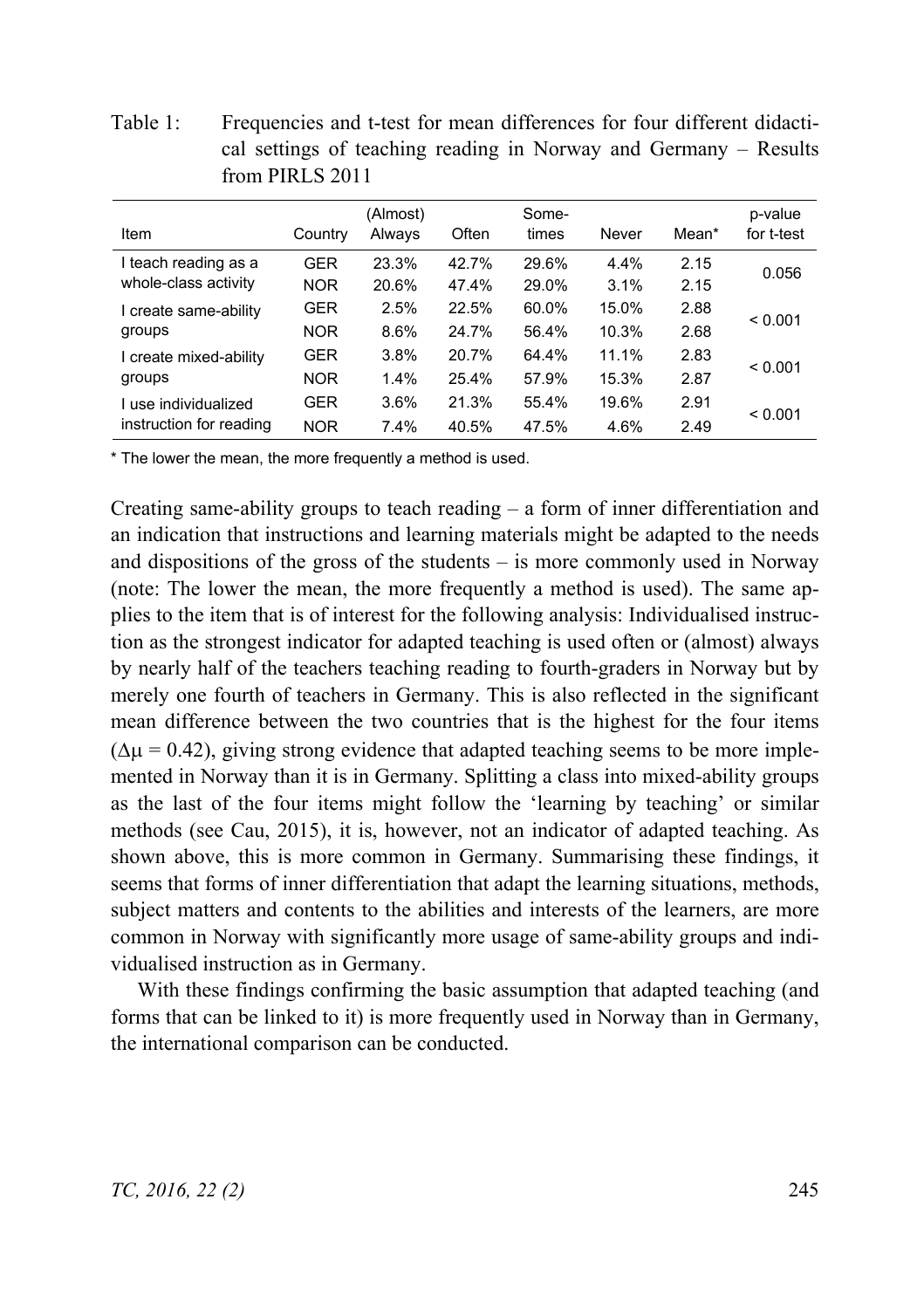## 5. Analysis

The following section will state the proceedings and results of the comparative analysis on whether the frequency of adapted teaching moderates the effect of social origin on both reading achievement and self-concept in reading in Germany and Norway. It is also assumed that adapted teaching has a direct, positive effect on both indicators of school success. For both assumptions, the effects should be stronger in Norway, as adapted teaching is more implemented there.

### 5.1 Data and items

As described above, PIRLS-data will be used from the most recent census of 2011. Here, the items used are mainly taken from the parent questionnaire. The socioeconomic background of a family is (with regards to Bourdieu's classification of capitals, cf. Bourdieu, 1983) modelled by the parent's level of education (ISCED), their highest occupational status (HISEI) and the amount of books a family possesses as indication of their economic and cultural capital.

The HISEI is not available in the international PIRLS-data. However, it has proven in recent international comparative studies to be a valid indicator for comparing occupations across countries. A description on how to convert the in PIRLS available data on the occupational status of mother and father into the HISEI can be found at Caro and Cortés, 2012 (for more details see also Schulz-Heidorf, in press).

All three indicators of the socio-economic capital of a family will be included as manifest variables in the model. The reading achievement of the students is modelled using the five plausible values available in PIRLS. This implies a multiple imputation where all analyses are conducted five times, averaging the model parameters in a final step.<sup>7</sup> The reading-related self-concept of the students is modelled latently by four items such as "Reading is easy for me".<sup>8</sup> Fit-information will be stated in the next section.

The teacher information on how often they use adapted teaching is conveyed by one item, as presented in section 4. In English, it is phrased as "I use individualized instruction for reading". Because the phrasing is somewhat sensitive to interpretations, we also state the German and Norwegian translations here, as they were used in the country-specific teacher questionnaires: "Ich gebe individuell abgestimmten Leseunterricht" in German and "Eg arbeidar med individuell leseopplæring" in Norwegian. This item, too, will be included as manifest in the model.

The data was weighted by a variable based on the House Weight (HOUWGT, adds up to the sample size) in combination with a weight that takes into account multiple cases for individual students due to team teaching. The data was groupmean centred on the individual level (L1) and grand-mean centred on the context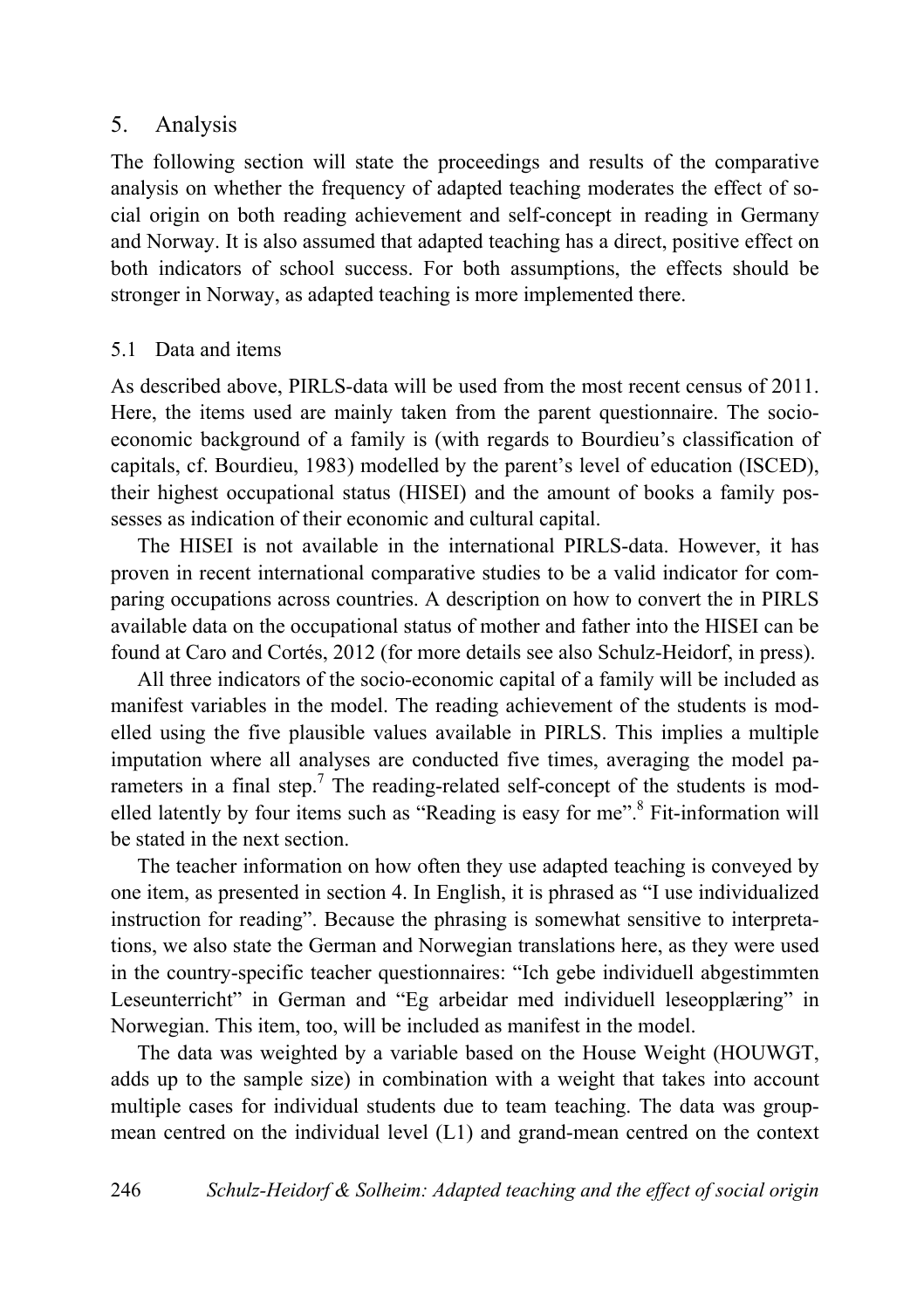level (L2). The sample consists of 3 188 fourth graders in 199 classes in Norway and 4 000 students in 205 classes in Germany.

## 5.2 Measuring invariance

For comparing latent models across groups (e.g. countries, but also age-, genderand school-related groups), testing for measuring invariance (MI) is vital: Only then it can be assumed that latent constructs actually measure the same in all groups. Depending on the amount of variance of certain model parameters, comparisons may be limited or may not be conducted at all. There are three main types of MI, following a hierarchical order (cf. Christ & Schlüter, 2010). The configural MI is the least restrictive form, existent when the amount of factors and the loading structures on the latent constructs do not differ between the groups. Metric MI is based on these assumptions, but stating that the factor loadings between the groups must be equal, too. One of the strictest forms of MI is scalar MI where not only factor loadings but also the intercepts of the manifest variables do not differ between groups.

Since the self-concept in reading is the only latent construct here, measuring invariance is only tested for this model. Configural MI is tested by modelling the latent construct for both countries in the same way (same number of factors, same items) and comparing their fit indices. Table 2 shows the results for Germany and Norway.

|          |                 | CEL. |                                                                         | RMSEA SRMR., SRMR., |  |
|----------|-----------------|------|-------------------------------------------------------------------------|---------------------|--|
|          | many and Norway |      |                                                                         |                     |  |
| Table 2: |                 |      | Fit indices for the latent construct 'self-concept in reading' for Ger- |                     |  |

|            |        |         | df | CFI   | <b>RMSEA</b> | SRMR <sub>11</sub> | SRMR <sub>12</sub> |
|------------|--------|---------|----|-------|--------------|--------------------|--------------------|
| <b>GER</b> | 25.227 | < 0.001 |    | 0.991 | 0.038        | 0.015              | 0.033              |
| <b>NOR</b> | 52.626 | 0.004   |    | 0.971 | 0.063        | 0.023              | 0.220              |

As shown in table 2, all indices except the SRMR for the context level (L2) show a good fit verifying that the construct 'self-concept in reading' shows the same factor structures in both countries on the individual level (L1), not, however, on the context level – here, the SRMR<sub>L2</sub> indicates that the construct cannot be modelled on L2 for Norway. This also reflects in the test for variance in factor loadings (metric MI, see table 3).

In line with the findings presented in table 2, the L2-factor loadings for all four items on the latent construct 'self-concept in reading' for Norway show values that do not differ statistically from zero (see table 3). For Germany, factor loadings and p-values also show dissatisfying values on L2 in two cases (see item 1 and 3 in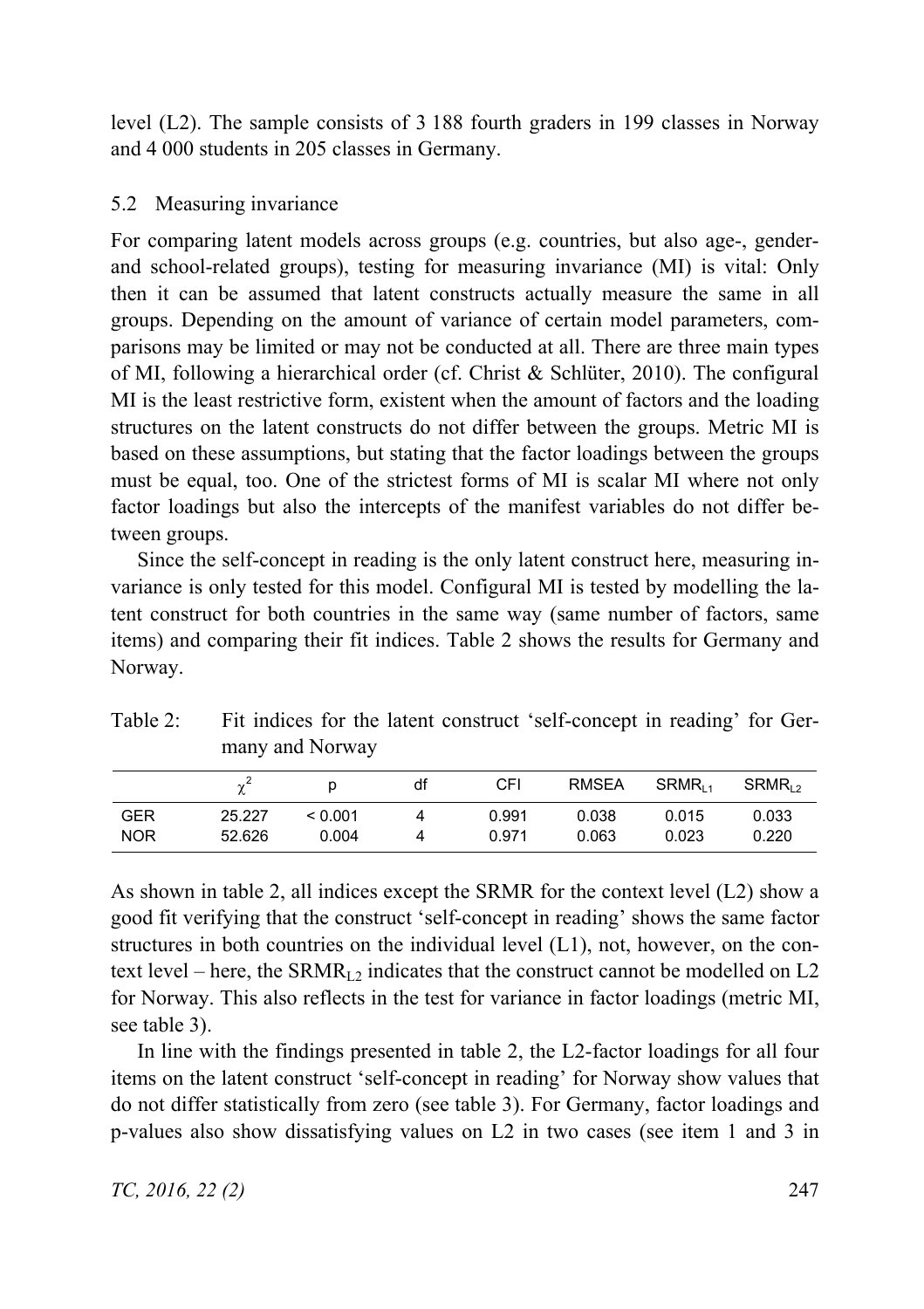table 3). Because of this, the construct cannot be modelled on L2 by these items and will not be included on L2 in the analysis. Hence hypothesis H4 (the influence of adapted teaching on the class average of the self-concept in reading) cannot be tested here.

|            |                    | L1               |                  |                  |                  | L <sub>2</sub> |                |                |                |  |
|------------|--------------------|------------------|------------------|------------------|------------------|----------------|----------------|----------------|----------------|--|
|            |                    | Item 1           | Item 2           | Item 3           | Item 4           | Item 1         | Item 2         | Item 3         | Item 4         |  |
| <b>GER</b> | Loading<br>p-value | 0.844<br>< 0.001 | 0.767<br>< 0.001 | 0.376<br>< 0.001 | 0.542<br>< 0.001 | 0.674<br>0.216 | 0.397<br>0.031 | 0.064<br>0.507 | 0.714<br>0.008 |  |
| <b>NOR</b> | Loading<br>p-value | 0.743<br>< 0.001 | 0.722<br>< 0.001 | 0.304<br>< 0.001 | 0.460<br>< 0.001 | 0.209<br>0.774 | 0.265<br>0.757 | 0.017<br>0.800 | 0.240<br>0.767 |  |

Table 3: STDYX-standardised factor loadings and their p-values for the latent construct 'self-concept in reading' for Germany and Norway

For the loadings on L1, it is tested whether they do not differ significantly across the countries (metric MI) by specifying two models: One baseline-model without any restrictions between the countries and one restricted model where the factor loadings are fixed, following the assumption of non-variance between the groups. Both model fit information will then be compared by using the  $\gamma^2$ -test of difference, indicating what model fits best and whether the difference is significant.

- $\bullet$  Baseline-model for self-concept in reading on L1:
	- $\gamma^2$  = 61.111 with p < 0.001 and df = 4
- $\bullet$  Restricted model for self-concept in reading on L1:
	- $\gamma^2$  = 154.143 with p < 0.001 and df = 8

Applying the  $\chi^2$ -test of difference ( $\chi^2$ <sub>change</sub> = 90.032,  $\Delta df = 4$ ,  $\chi^2$ <sub>crit</sub> = 9.49 on a 5%-level) shows a significant difference between the models in favour of the baseline model. As this model assumes that all factor loadings differ between the countries (fitting better than the restricted model with the opposite assumptions), complete metric measuring invariance could not be proven. Modification indices, as they are provided by Mplus, can give hints on what restrictions for which items could be dropped in order to prove at least partial metric MI. This was applied to item 4 ("My teacher tells me I am a good reader"), dropping the assumption that the factor loadings for this item on the construct 'self-concept in reading' do not differ between Germany and Norway. The then re-assessed model fits for the baseline and the (somewhat less) restricted model showed no significant difference in factor loadings between the countries<sup>9</sup> so that partial metric measuring variance could be proven. As scalar measuring invariance is not necessary when comparing relationships between constructs (cf. Christ & Schlüter, 2010), (partial) metric MI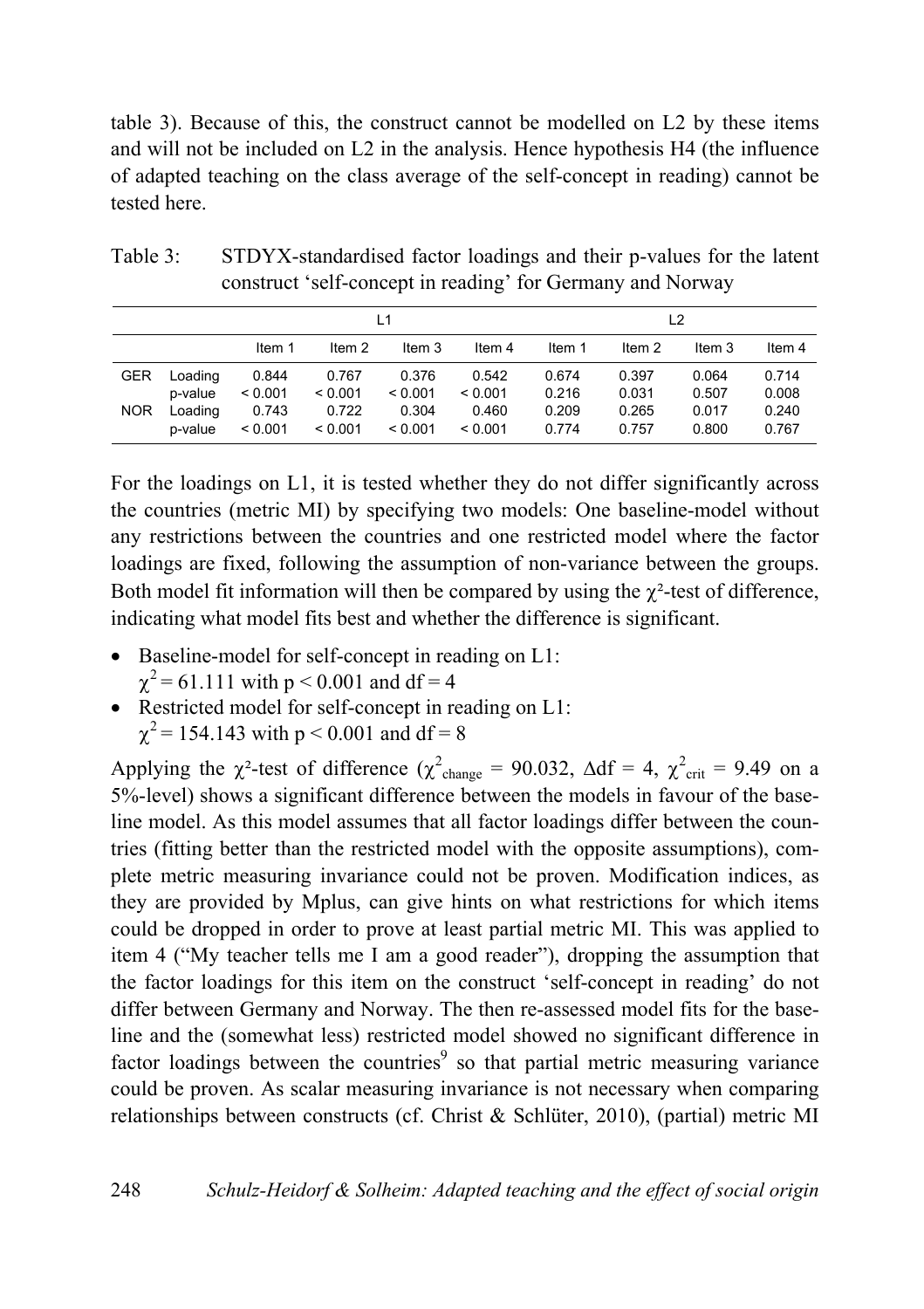is sufficient for the analysis but it needs to be taken in consideration that comparisons are slightly limited.

# 5.3 Results of the multilevel structural equation models

The multilevel structural equation model to be analysed is shown in figure 1. On the individual level (L1), all three indicators for the socio-economic background of a family (HISEI, ISCED and the amount of books at home) influence the reading achievement (ACH) and the self-concept in reading (SC-R). These effects are marked with an 's' for 'slope'. The slopes are then modelled on the context level (L2) with a hypothetical regression on adapted teaching. On L2, the influence of adapted teaching on the class-average reading achievement is also modelled, not, however, its influence on the class-average of self-concept in reading as this could not be modelled on L2 for both countries.



Figure 1: Multilevel structural equation model

ACH = reading achievement; SC-R = self-concept in reading; s = slope.

The basic assumption behind the main effect (namely the influence of adapted teaching on the effect of social origin; these are shown as 's' for 'slopes' in

## *TC, 2016, 22 (2)* 249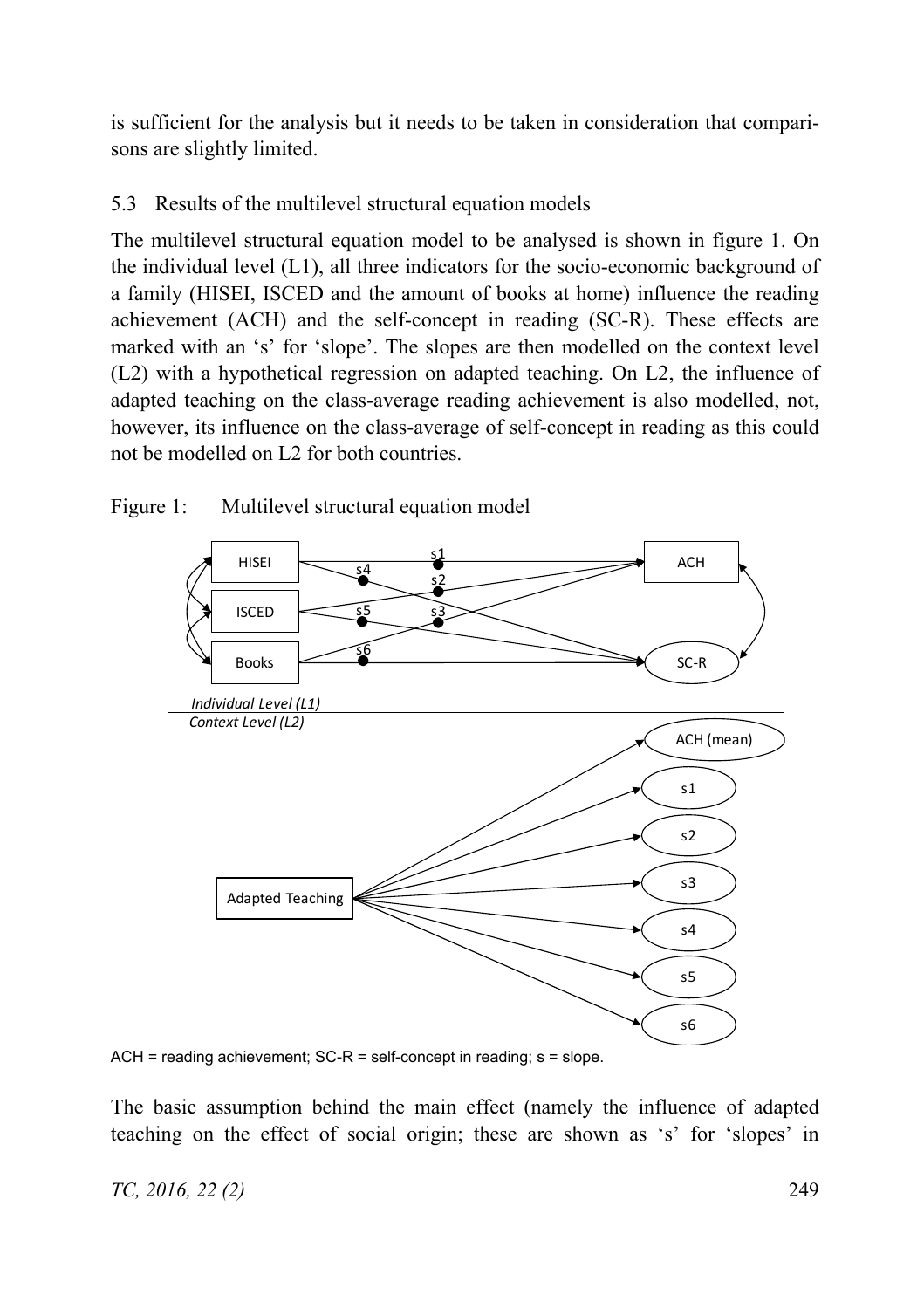figure 1) is its variance between classes. As an L2-indicator, adapted teaching might explain why the effect of socio-economic background on achievement and self-concept in reading is somewhat stronger or weaker in some classes than in others – and in doing so, explaining (parts of) this variance. However, such variance could not be estimated.

|                   | Germany  |         | Norway   |         |
|-------------------|----------|---------|----------|---------|
| Slope             | Variance | p-value | Variance | p-value |
| s1: ACH on HISEI  | 0.011    | 0.863   | 0.009    | 0.547   |
| s2: ACH on ISCED  | 0.354    | 0.927   | 0.090    | 0.534   |
| s3: ACH on Books  | 0.072    | 0.992   | 0.122    | 0.971   |
| s4: SC-R on HISEI | 0.001    | $\star$ | 0.001    | $\star$ |
| s5: SC-R on ISCED | 0.002    | < 0.001 | 0.001    | 0.232   |
| s6: SC-R on Books | 0.004    | < 0.001 | 0.001    | 0.128   |

| Table 4: | Between-class-variance and p-values of slopes for Germany and |  |  |  |  |
|----------|---------------------------------------------------------------|--|--|--|--|
|          | Norway                                                        |  |  |  |  |

\* Mplus experiences estimation problems when variances in slopes are close to zero. Here, corresponding p-values for the variance in slope 4 (self-concept in reading on HISEI) could not be estimated. However, as the variance is 0.001 in both cases, p-values can be disregarded.

As shown in table 4, all variances of all slopes (tested in individual analysis runs with no predictors on L2) do not differ statistically significant from zero for all effects in both countries. Hence nothing can explain this (non-existent) variance, indicating that this effect is extremely strong. As these findings may be linked to the modelling of the socio-economic background, future analyses are necessary. For this analysis, however, the hypothesis that adapted teaching might help to uncouple achievement and self-concept from social origin (hypothesis H2) is to be falsified as there is no variance to be explained. This has been taken account for in the following figure 2 where the modified model is stated. It now only includes the effects of social origin on L1 and the influence of adapted teaching on the class-average in reading achievement.

The model in figure 2 shows acceptable fit indices ( $\chi^2$  = 405.865 with df = 35., RMSEA =  $0.064$ , CFI =  $0.914$ , SRMR<sub>L1</sub> =  $0.044$ , SRMR<sub>L2</sub> =  $0.001$ ); the standardised model parameters are displayed in table 5. From this it becomes evident that adapted teaching does not have an influence on reading achievement in both countries with effects not differing from zero. This falsifies the hypothesis H3 that adapted teaching influences how well students do in school.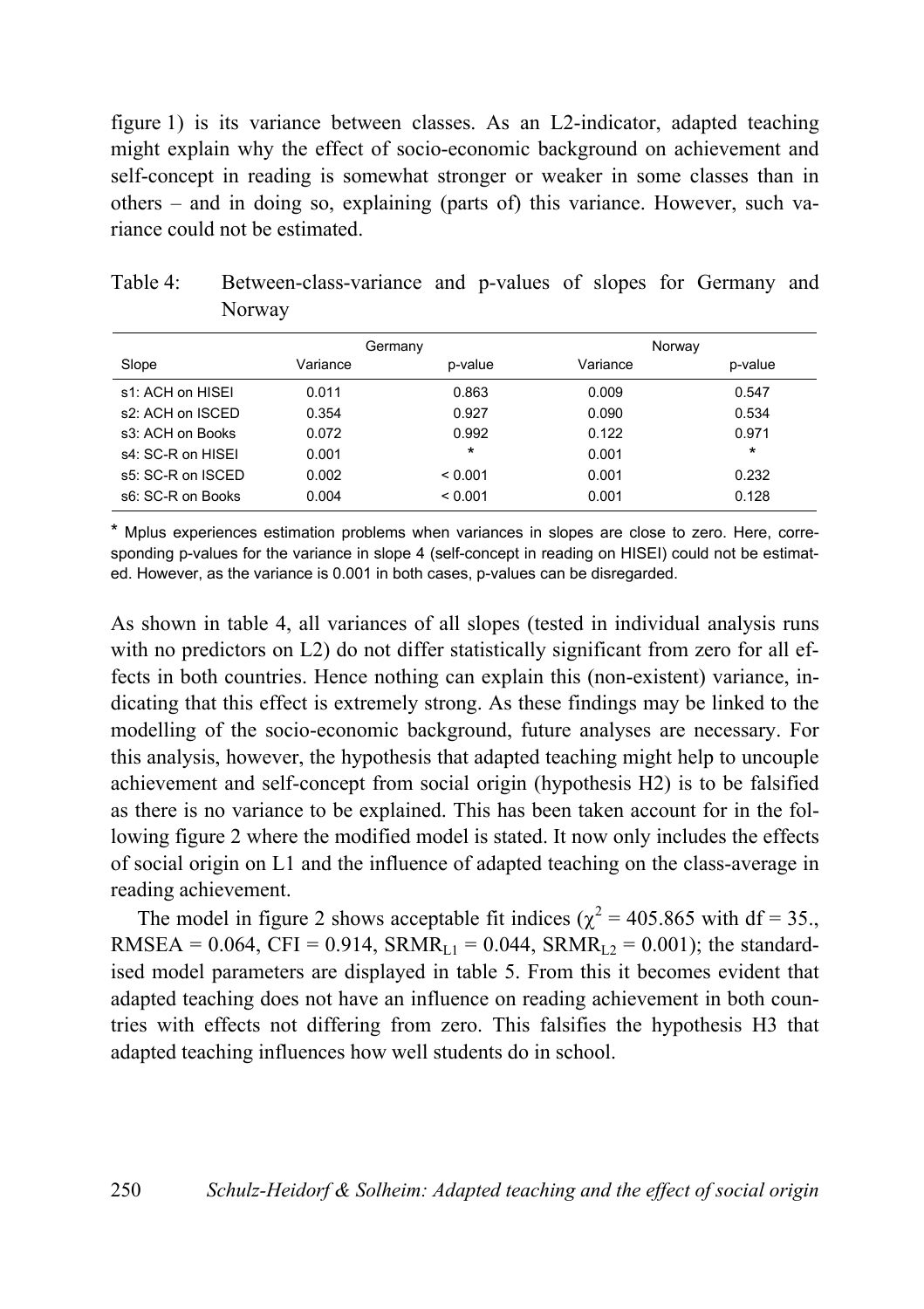

Figure 2: Modified multilevel structural equation model

ACH = reading achievement; SC-R = self-concept in reading.

The estimates on L1 give some indications towards the effects of social origin in the two countries with the regression parameters only slightly varying. In Norway, the HISEI (the highest occupational level in the family) does not influence the selfconcept in reading. However, this effect is only slightly not significant (with  $p = 0.038$  over the cut-off-point). All other effects show as stated in hypothesis H1.

|                         | Germany  |         | Norway   |         |
|-------------------------|----------|---------|----------|---------|
|                         | Estimate | p-value | Estimate | p-value |
| Individual Level (L1)   |          |         |          |         |
| SC-R on HISEI           | 0.071    | 0.012   | 0.062    | 0.048   |
| SC-R on Books           | 0.094    | 0.001   | 0.090    | < 0.001 |
| SC-R on ISCED           | 0.080    | 0.007   | 0.093    | 0.002   |
| ACH on HISEI            | 0.127    | < 0.001 | 0.084    | 0.003   |
| <b>ACH on Books</b>     | 0.193    | < 0.001 | 0.211    | < 0.001 |
| ACH on ISCED            | 0.179    | < 0.001 | 0.133    | < 0.001 |
| ACH with SC-R           | 0.375    | < 0.001 | 0.384    | < 0.001 |
| <b>HISEI with ISCED</b> | 0.556    | < 0.001 | 0.699    | < 0.001 |
| <b>HISEI</b> with Books | 0.449    | < 0.001 | 0.401    | < 0.001 |
| <b>ISCED with Books</b> | 0.470    | < 0.001 | 0.428    | < 0.001 |
| Context Level (L2)      |          |         |          |         |
| <b>ACH on Adapted</b>   | $-0.111$ | 0.234   | 0.009    | 0.940   |
| Teaching                |          |         |          |         |

Table 5: STDYX-standardised model estimates for Germany and Norway for the modified multilevel structural equation model (baseline-model)

Non-significant estimates are displayed in italics; ACH = reading achievement; SC-R = self-concept in reading.

Whether these rather small differences between Germany and Norway are statistically significant is subject to the following analysis. The proceedings were adapted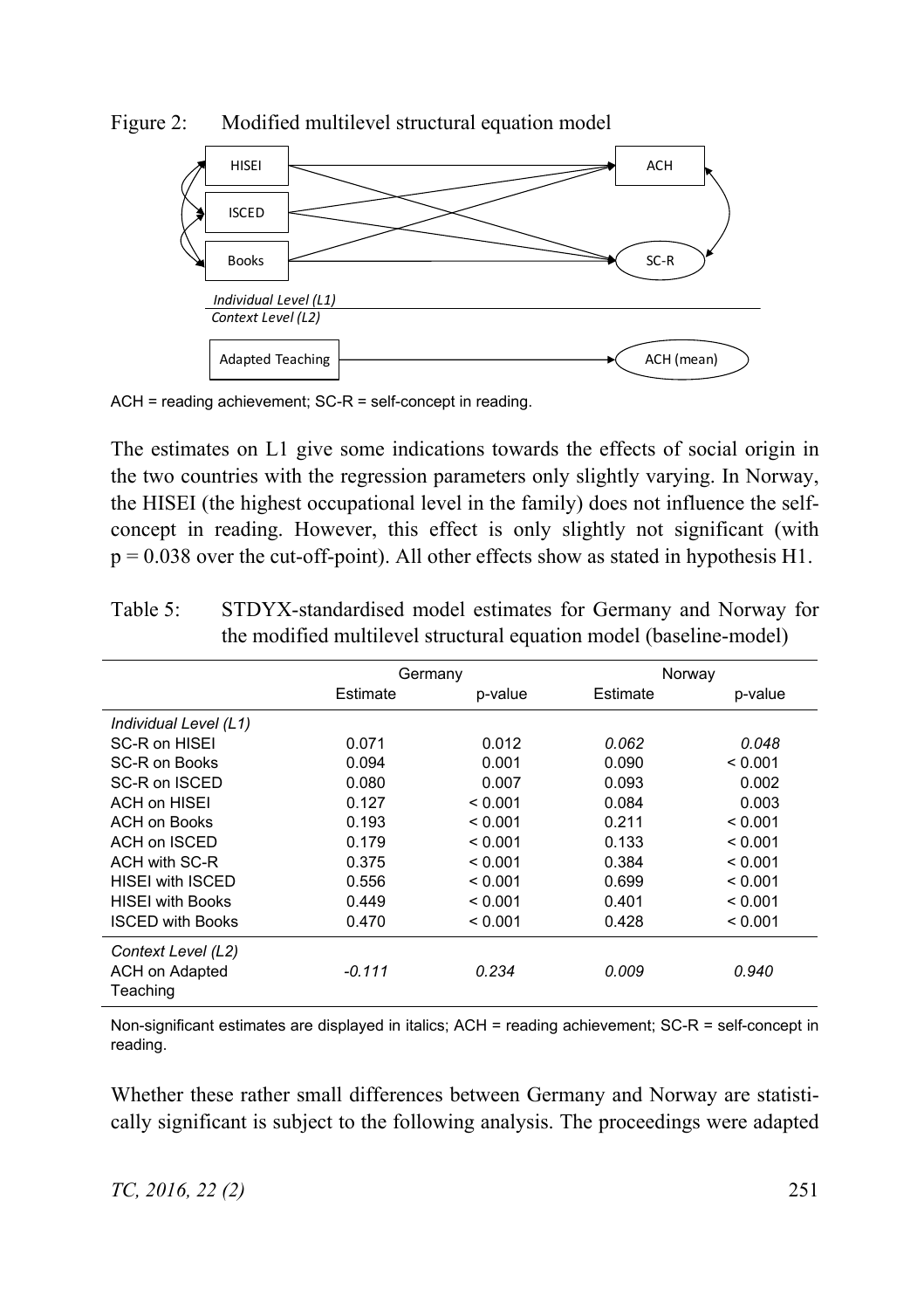from the testing for measuring invariance as described above. Alongside the baseline-model stated in table 5, a restrictive model is estimated, setting all effects to be equal in both countries. Using the  $\gamma^2$ -test of difference, the two models are then evaluated towards their fitting to the data. If, for example, the restricted model showed a better fit than the baseline, all regression parameters would not differ significantly between Germany and Norway. If, on the other hand, the baseline fitted better, all coefficients would differ. The restricted model, usually fitting less good, can be adapted in subsequent steps, releasing parameters one by one to see whether this improves the overall fit of the model in comparison with the baseline. This will then allow assumptions towards which parameters differ significantly between the groups.

The comparison of the baseline-model (see fit-information above) and the restricted model indicates that the restricted model fits the data less good.<sup>10</sup> In separate analyses, modifications that released items from being set to equal between the countries were undertaken. However, this did not result in a better or equally good fit statistics as the baseline-model. At a first glance, this is somewhat contradictory: Even though the baseline  $(=$  all parameters are allowed to vary) fits significantly better, the gradual release of items does not result in better model fits. This suggests that all tested parameters do not differ significantly between the countries. Yet, the baseline (that does not come with restrictions) still shows a better fit. It is assumed that parameters that were not part of the cross-national comparison (e.g. the intercepts of the variables) differ and hence are responsible for the poorer fit.

Apart from these findings, two regression parameters were close to showing a significant effect, meaning there was a slight hint towards them differing between Germany and Norway: For both the influence of HISEI on reading achievement and ISCED on self-concept in reading, dropping the assumption of nonvariance led to near-significance ( $\chi^2$ <sub>change</sub> = 11.807 for HISEI on achievement,  $\chi^2$ <sub>change</sub> = 8.869 for ISCED on self-concept, with  $\chi^2$ <sub>crit</sub> = 12.59 on a 5%-level). However, with differences of  $\Delta \beta = 0.027$  (HISEI on achievement) and  $\Delta \beta = 0.031$ (ISCED on self-concept), the findings can barely be described as relevant.

### 6. Discussion

As described in the previous sections, both Germany and Norway show a strong relation between the socio-economic status of a family and how well students do in school. This effect of social origin results in vastly heterogeneous learning dispositions that teachers face in class. With regards to psychological and neuroscientific theories of learning it was assumed that adapted teaching might help to meet this heterogeneity, adapting subject matters to the individual learner and hence lowering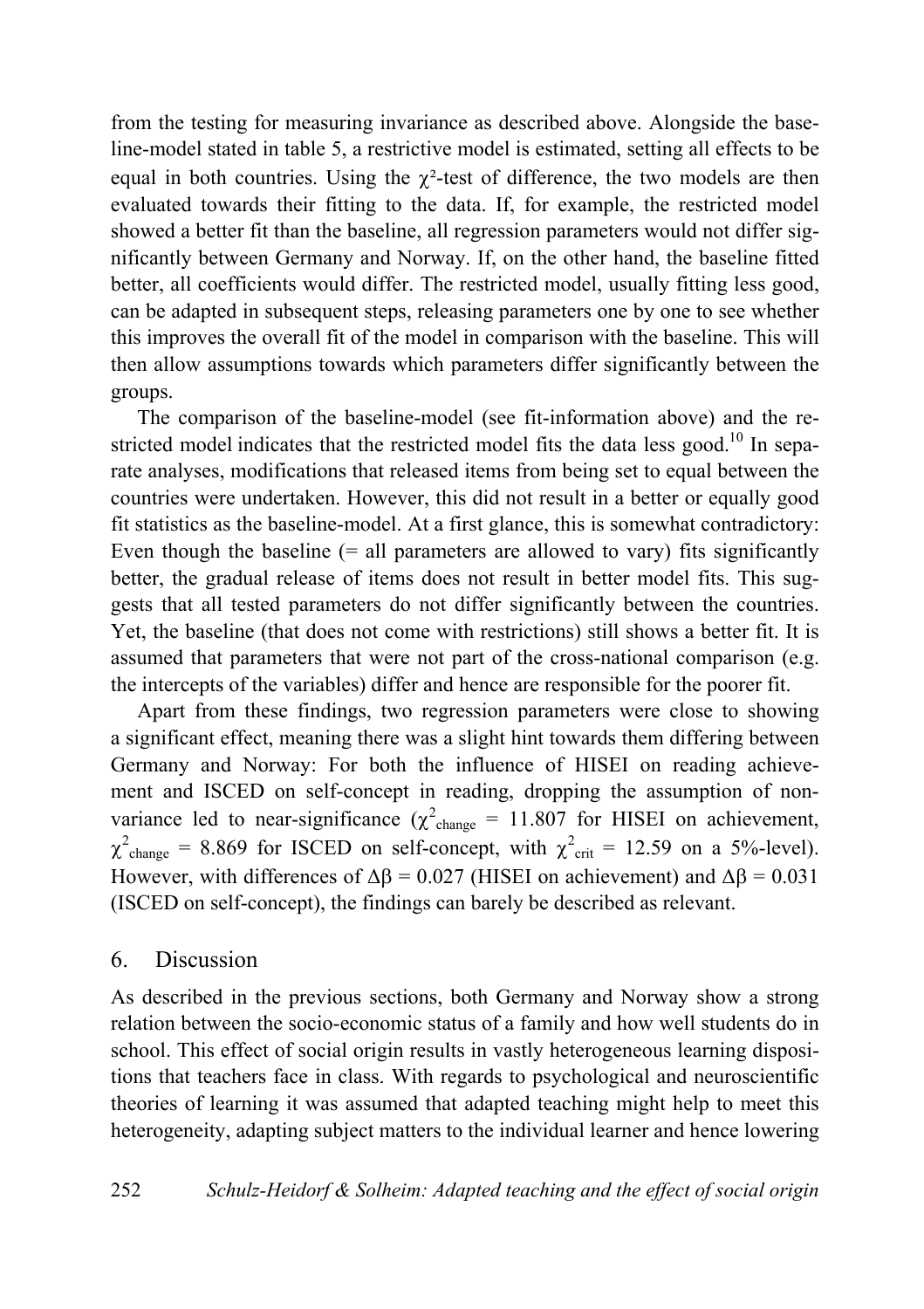the impact of social origin on achievement and, in this analysis, self-concept. A comparison between Norway and Germany was conducted to see whether the high hopes that are associated with adapted teaching can be affirmed for a country where the didactical setting has been implemented for a longer period of time than it has in Germany. However, such a moderating effect could not be proven since the effect of social origin does not differ systematically between classes. A direct effect of adapted education on reading achievement could also not be proven. Both findings might have different causes.

The first finding, the non-existence of variance in the effects of social origin between classes might be explained by the model itself. As an indicator of how well students do in school, the reading literacy was used. This might be the reason why the effects are so very robust that they do not differ significantly between classes in both countries: The reading literacy is an essential cultural technique; hence out-ofschool learning opportunities and situations might be of more relevance for its acquisition than for e.g. mathematical or science-related competencies. It is also not the goal of PIRLS to adjust the measuring of reading literacy to the school curriculum. This might increase the influence of the home literacy environment (which is strongly linked to the socio-economic situation of a family, see Schulz-Heidorf, in press), especially compared to the influence of school-related learning opportunities on the overall reading literacy of the students. Further research needs to evaluate how the effect of social origin differs when other measures of school achievement, especially measures that are more closely linked to the school curricula, are used.

For the second finding, the non-significance of the effect of adapted teaching on reading achievement in both countries, a number of reasons – theoretical, empirical, and political – need to be considered: With regards to Bernstein's sociolinguistic theory of language codes (1975), teachers might not be aware that some students have limited experience with the elaborated code that dominates in school settings. So even if teachers state that they adapt their teaching to the needs and dispositions of the individual student, they might not be able to do so equally well for all learners. If teachers are unaware of the underlying mechanisms of communication this may result in situations where they adapt their teaching in a language that students with lower social backgrounds have difficulties deciphering. One could even hypothesize that a combination of unawareness of language codes and the implementation of adapted teaching (in language-related subjects) might increase social disparities as children with higher social backgrounds might have a 'double advantage': They are not only privileged in itself (which shows in higher achievements etc.), they might also profit more from forms of adapted teaching as they are familiar with the elaborated code spoken in school.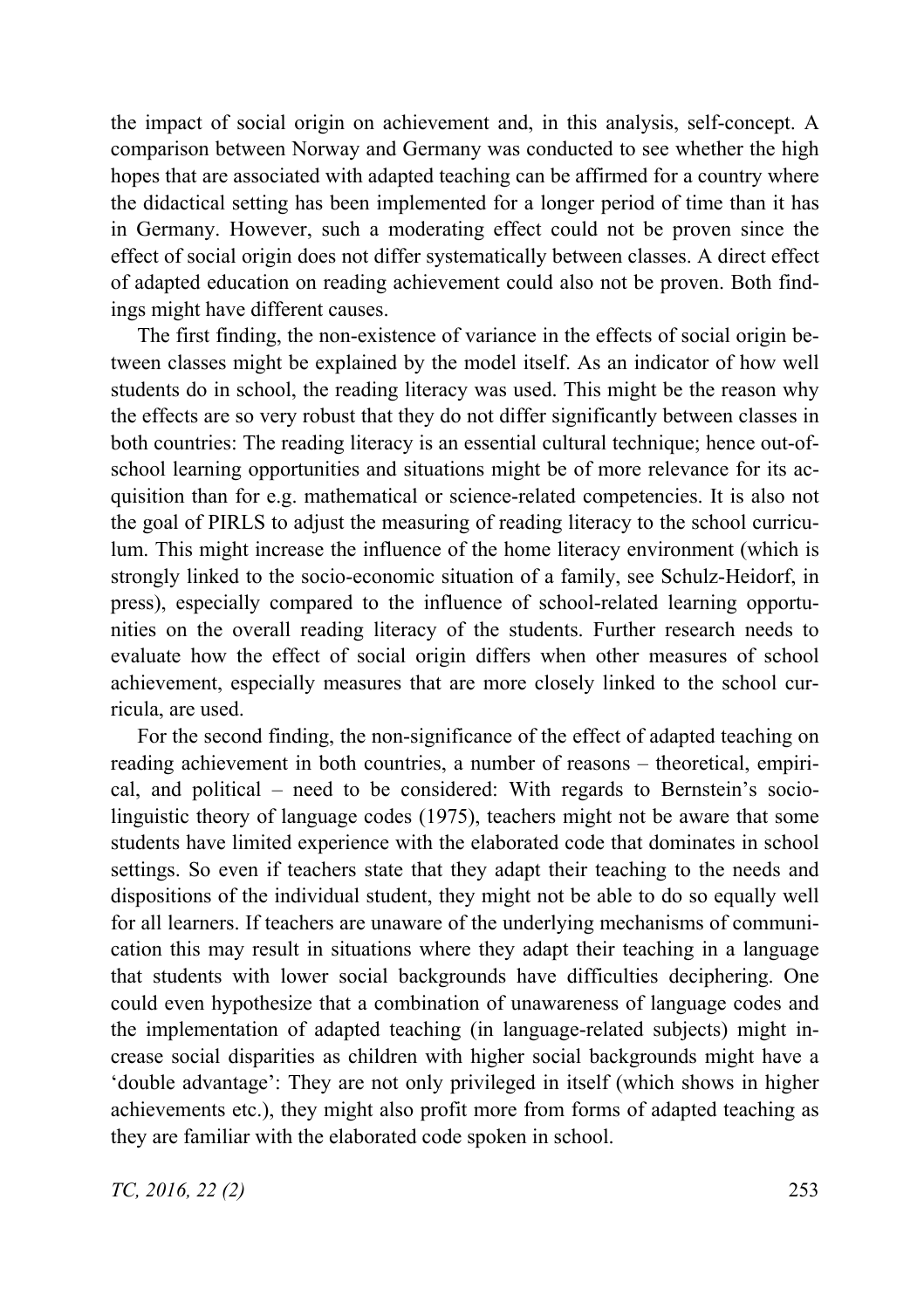With clear definitions, substantial concepts and practical instructions on how to implement adapted teaching in class missing in both countries; it is also possible that teachers interpreted the item in different ways. Differentiation, for example, does not necessarily include adapting the teaching to the needs and interests of each and every student but might be associated with it in a broader sense of the term (as tasks might be divided into varying levels of difficulty but not with the specific needs of individual learners in mind). Besides this, political reasons might also play a role: As implementing adapted teaching was a political decision, teachers especially in Norway might have felt the need to state a frequent use of the didactical setting. While this is clearly an assumption, it can be substantiated to some degree by students reporting much less frequently that the teaching was adapted to their needs than teachers themselves (Arnesen et al., 2008; Dale & Wærness, 2003; Imsen, 2003). Combining this with the findings that teachers report difficulties in implementing adapted teaching and the absence of a clear framework and practical guidance highlights the need for further actions on a practical (development of concepts and frameworks), political (infrastructure) and empirical (effectiveness studies) level.

In summary, the generalisation of the findings stated here are restricted: Representing a didactical approach by only one item (for one subject) that might be interpreted in different ways and is also rated by the teachers themselves cannot justify the overall evaluation of the effects of a didactical setting. Future research should hence focus on a broader measurement of adapted teaching (such data are available in the German extension of PIRLS and show a negative relationship with reading achievement which points towards teachers adapting to the needs of the students especially in low-achieving classes, cf. Schulz-Heidorf, in press), but also on assessing the actual *understanding* of the didactical setting that underlies item interpretations as well as creating research designs that allow for cause-effectevaluations (e.g. longitudinal studies), as such designs and subsequent findings are rare.

#### *Notes*

- 1. Individualised instruction, individualisation and adapted teaching are often used as synonyms. The most common term, however, is adapted teaching.
- 2. Comparing countries of course comes with a number of limitations, one particular being the different migration structures in Germany and Norway and, most importantly, the different society- and system-related conditions that come with their historical developments. As these are extremely complex, they will not be subject to the analysis. However, their impact needs to be considered carefully when drawing cross-national conclusions. The aim of this article is to get an impression of the capabilities of adapted teaching as a didactical method that is fairly new and not yet strongly implemented in Germany but is attributed with high hopes to-

254 *Schulz-Heidorf & Solheim: Adapted teaching and the effect of social origin*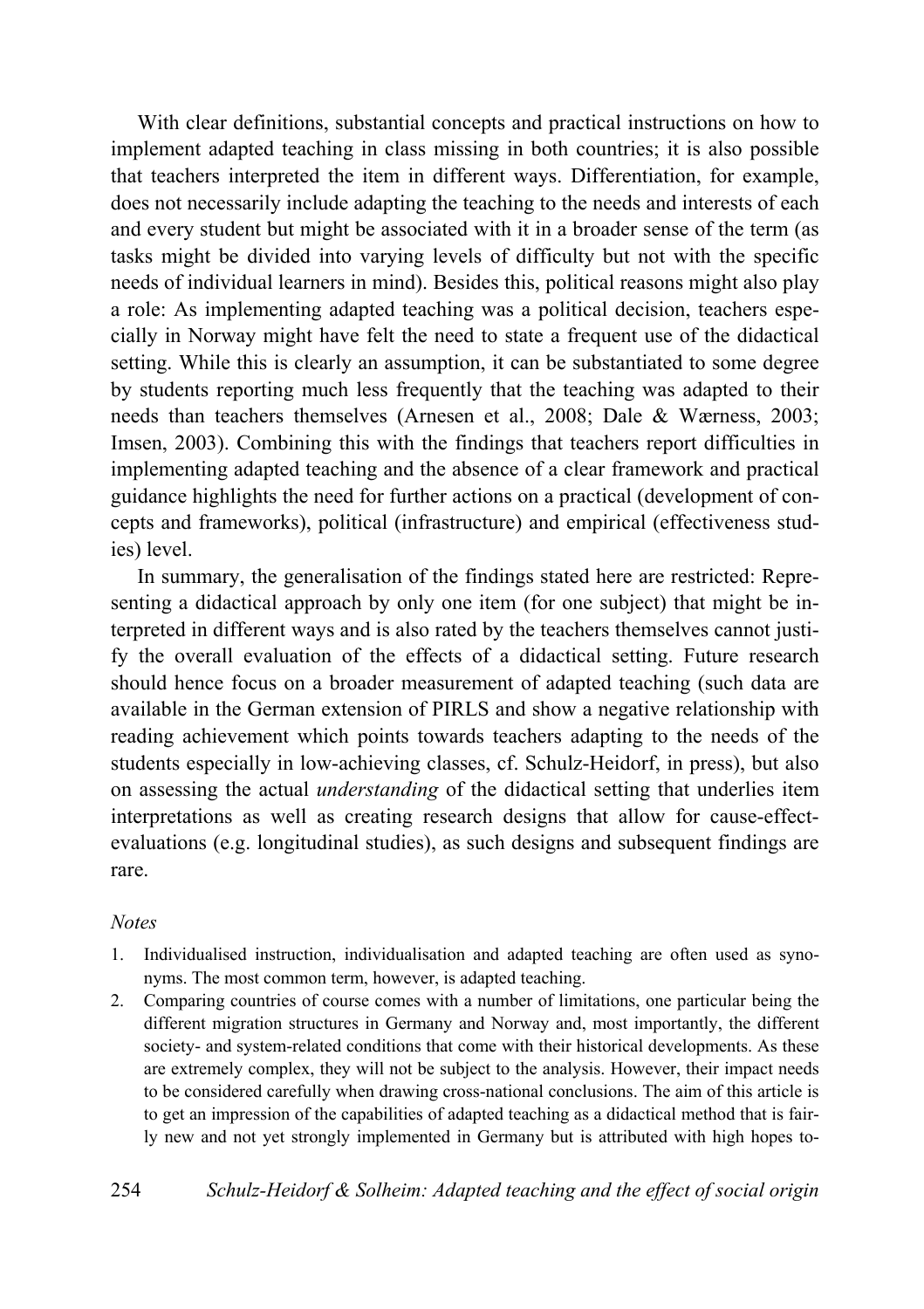wards being a chance to address social disparities and with it, achievement-related heterogeneity in the classroom.

- 3. The Gymnasium leads to the Abitur, a qualification for university matriculation.
- 4. In most federal states in Germany, parents can decide on the type of school their children attend after primary school (that is  $-$  after grade 4 or, in two states, after grade 6).
- 5. In six of sixteen federal states in Germany, teachers decide which types of schools students mandatorily attend after primary school, depending on their grades and achievements (KMK, 2010; for more information on the German school system, see Döbert, 2010).
- 6. Education in Germany is mainly regulated by the sixteen federal states resulting in sixteen school systems that can differ to some extent.
- 7. This is done automatically in Mplus by using the imputation-command.
- 8. The other three are "I usually do well in reading", "I have trouble reading stories with difficult words" (reverse coded) and "My teacher tells me I am a good reader" with answering options being "agree a lot", "agree a little", "disagree a little" and "disagree a lot".
- 9. Modified restricted model for self-concept in reading on L1 (with free loadings for item 4):  $\chi^2$  = 100.313 with p < 0.001 and df = 7.  $\chi^2$ <sub>change</sub> = 39.202,  $\Delta df$  = 3,  $\chi^2$ <sub>crit</sub> = 7.81 on a 5%-level.
- 10. Fit of the restricted model:  $\chi^2 = 420.634$  with df = 42. RMSEA = 0.059, CFI = 0.912, SRMR<sub>L1</sub> = 0.045, SRMR<sub>L2</sub> = 0.010.  $\chi^2$ -test of difference:  $\chi^2$ <sub>change</sub> = 14.769,  $\Delta df = 7$ ,  $\chi^2_{\text{crit}}$  = 14.07 on a 5%-level.

#### *References*

- Altrichter, H., Trautmann, M., Wischer, B., Sommerauer, S. & Doppler, B. (2009). Unterrichten in heterogenen Gruppen: Das Qualitätspotenzial von Individualisierung, Differenzierung und Klassenschülerzahl. In W. Specht (Hrsg.), *Nationaler Bildungsbericht Österreich 2009* (S. 341–360). Graz: Leykam.
- Arnesen, A.-L., Birzea, C., Dumont, B., Essomba, M.A., Furch, E., Vallianatos, A. & Ferrer, F. (2008). *Policies and practices for teaching socio-cultural diversity. Survey's report on initial education of teachers on socio-cultural diversity*. Strasbourg: Council of Europe Publishing.
- Aschaffenburg, K. & Maas, I. (1997). Cultural and educational careers: The dynamics of social reproduction. *American Sociological Review, 62* (4), 573–587.
- Bakken, A. (2004). Økt sosial ulikhet i skolen? [Increased social inequity in school?]. *Tidsskrift for ungdomsforskning*, *4* (1), 83–91.
- Bakken, A. (2010). *Prestasjonsforskjeller i Kunnskapsløftets første år kjønn, minoritetsstatus og foreldres utdanning* [Achievement differences in the first year after the Knowledge Promotion – gender, minority background and parents education]. Oslo: NOVA.
- Bakken, A. & Elstad, J.I. (2012). *For store forventninger? Kunnskapsløftet og ulikhetene i grunnskolekarakterer* [Too great expectations? The Knowledge Promotion and disparities in primary grades]. Oslo: NOVA.
- Baumert, J. & Artelt, C. (2002). Bereichsübergreifende Perspektiven. In J. Baumert, C. Artelt, E. Klieme, M. Neubrand, M. Prenzel, U. Schiefele, J. Schneider, K.-J. Tillmann & M. Weiß (Hrsg.), *Pisa 2000 – die Länder der Bundesrepublik Deutschland im Vergleich* (S. 219–235). Opladen: Leske + Budrich.
- Baumert, J., Maaz, K., Gresch, C., McElvany, N., Anders, Y., Jonkmann, K., Neumann, M. & Watermann, R. (2010). Der Übergang von der Grundschule in die weiterführende Schule – Leistungsgerechtigkeit und regionale, soziale und ethnisch-kulturelle Disparitäten: Zusam-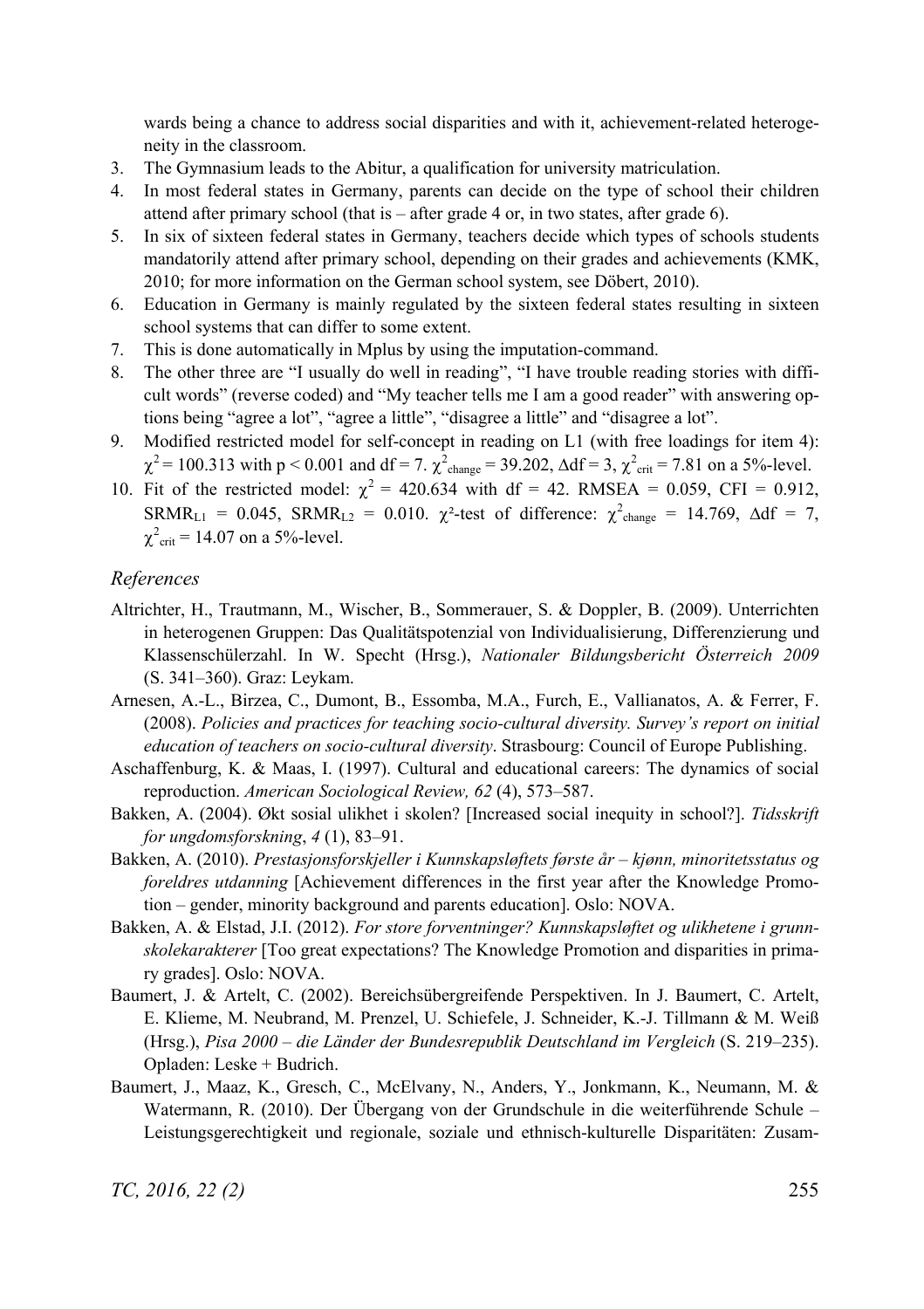menfassung der zentralen Befunde. In Bundesministerium für Bildung und Forschung (Hrsg.), *Der Übergang von der Grundschule in die weiterführende Schule* (Bildungsforschung, Bd. 34) (S. 5–21). Berlin: BMBF.

- Baumert, J., Maaz, K. & Trautwein, U. (Hrsg.). (2009). Bildungsentscheidungen*. Zeitschrift für Erziehungswissenschaft, Sonderheft 12*. Wiesbaden: VS Verlag für Sozialwissenschaften.
- Becker, R. (2010). Soziale Ungleichheit von Bildungschancen und Chancengerechtigkeit eine Reanalyse mit bildungspolitischen Implikationen. In R. Becker (Hrsg.), *Bildung als Privileg* (S. 161–189). Wiesbaden: VS Verlag für Sozialwissenschaften.
- Bernstein, B. (1964). Elaborated and restricted codes: Their social origins and some consequences. *American Anthropologist*, *66* (6\_Part 2), 55–69.
- Bernstein, B. (1975). Class and pedagogics: Visible and invisible. In B. Bernstein (Ed.), *Class, codes and control. Toward a theory of transmissions* (pp. 116–140). London: Routledge & Kegan Paul.
- Betz, T. (2006). Ungleiche Kindheit Ein (erziehungswissenschaftlicher) Blick auf die Verschränkung von Herkunft und Bildung. *Zeitschrift für Soziologie der Erziehung und Sozialisation*, *26* (1), 52–68.
- Bohl, T., Batzel, A. & Richey, P. (2011). Öffnung Differenzierung Individualisierung Adaptivität. Charakteristika, didaktische Implikationen und Forschungsbefunde verwandter Unterrichtskonzepte zum Umgang mit Heterogenität. *Schulpädagogik heute*, *2* (4), 1–23.
- Boudon, R. (1974). *Education, opportunity, and social inequality: Changing prospects of western society*. New York: Wiley.
- Bourdieu, P. (1983). Ökonomisches Kapital, kulturelles Kapital, soziales Kapital. In P. Bourdieu, *Soziale Ungleichheiten* (S. 183–198). Göttingen: Schwarz.
- Bourdieu, P. & Passeron, J.-C. (1977). *Reproduction in education, culture and society*. London: Sage.
- Bräu, K. (2007). Die Betreuung der Schüler im individualisierenden Unterricht der Sekundarstufe. Strategien und Handlungsmuster der Lehrenden. In K. Rabenstein & S. Reh (Hrsg.), *Kooperatives und selbstständiges Arbeiten von Schülern* (S. 173–195). Wiesbaden: VS Verlag für Sozialwissenschaften.
- Bruns, J. (2014). *Adaptive Förderung in einer elementarpädagogischen Praxis: Empirische Studie zum didaktischen Handeln von Erzieherinnen und Erziehern im Bereich Mathematik*. Münster: Waxmann.
- Buli-Holmberg, J., Nilsen, S. & Skogen, K. (2014). Inclusive and individually adapted education in Norway: Results from a survey study in two municipalities focusing on the roles of headteachers, teachers and curriculum planning. *International Journal of Special Education*, *29* (1), 47–60.
- Caro, D.H. & Cortés, D. (2012). Measuring family socioeconomic status: An illustration using data from PIRLS 2006. *Issues and Methodologies in Large-Scale Assessments*, *5*, 9–33.
- Cau, L. (2015). Lernen durch Lehren ganz konkret. Erprobung eines herausfordernden Konzepts im Fremdsprachenunterricht. *Pädagogik*, *67*, 20–23.
- Christ, O. & Schlüter, E. (2010). *Strukturgleichungsmodelle mit Mplus: Eine praktische Einführung*. München: Oldenbourg.
- Corno, L. & Snow, R.E. (1986). Adapting teaching to individual differences among learners. In M.C. Wittrock (Ed.), *Handbook of research on teaching* (3<sup>rd</sup> ed.) (pp. 605–629). New York: Macmillan.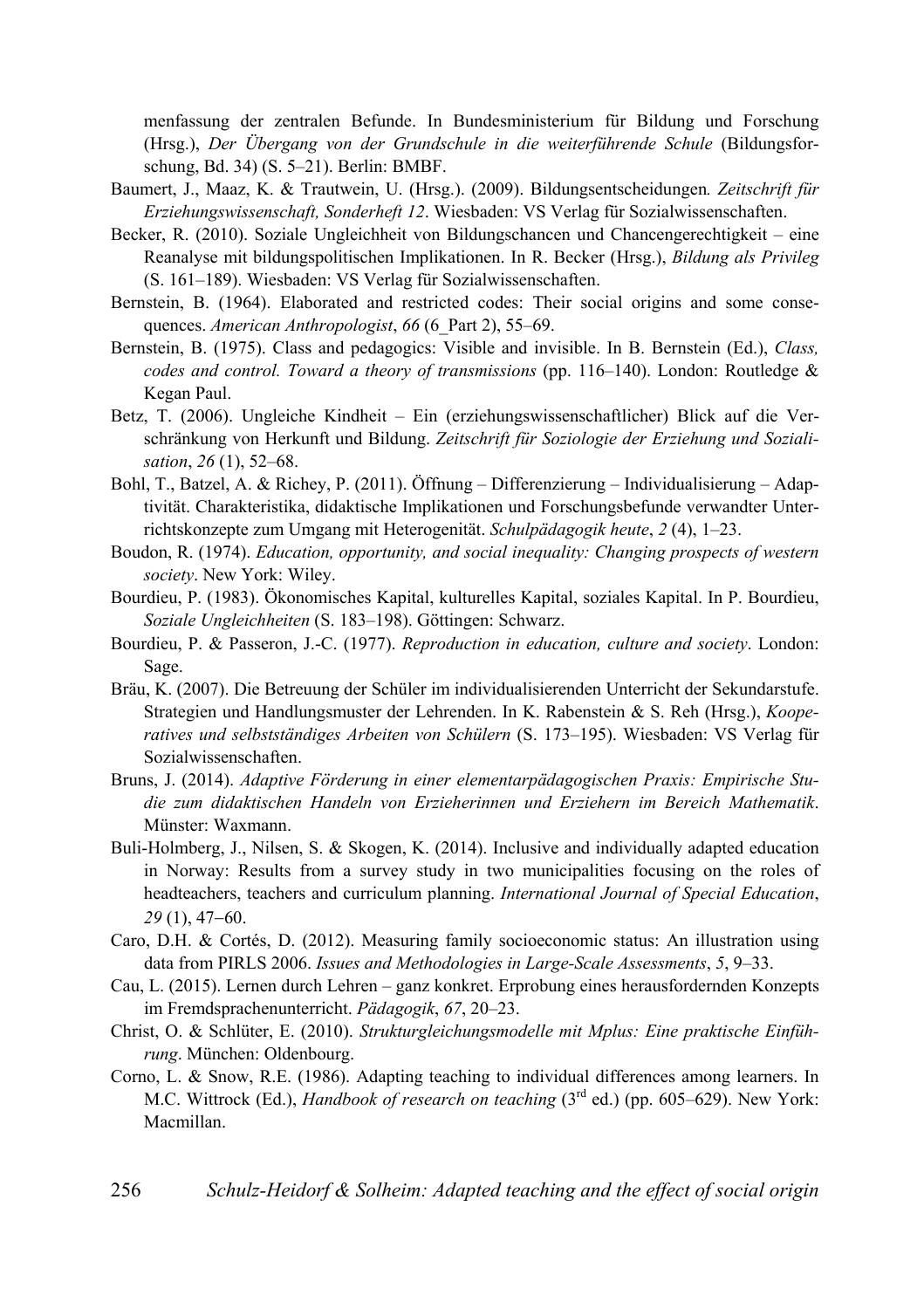- Cronbach, L.J. & Snow, R.E. (1977). *Aptitudes and instructional methods: A handbook for research on interactions*. New York: Irvington Publishers.
- Dale, E.L. & Wærness, J.I. (2003). *Differensiering og tilpasning i grunnopplæringen: Rom for alle-blikk for den enkelte* [Differentiation and adaption in basic education]. Oslo: Cappelen akademisk forlag.
- DiMaggio, P. (1982). Cultural capital and school success: The impact of status culture participation on the grades of US high school students. *American Sociological Review, 47*, 189–201.
- Döbert, H. (2010). Deutschland. In H. Döbert, W. Hörner, B. v. Kopp & L.R. Reuter (Hrsg.), *Die Bildungssysteme Europas* (S. 175–203). Baltmannsweiler: Schneider-Verlag Hohengehren.
- Ekren, R. (2014). Sosial reproduksjon av utdanning? [Social reproduction of education?]. *Samfunnsspeilet*, 5, 20–24.
- Erikson, R., Goldthorpe, J.H. & Portocarero, L. (1979). Intergenerational class mobility in three Western European societies: England, France and Sweden. *British Journal of Sociology*, *30*, 341–415.
- Fischer, C. (2014). *Individuelle Förderung als schulische Herausforderung*. Berlin: Friedrich-Ebert-Stiftung.
- Giaconia, R.M. & Hedges, L.V. (1982). Identifying features of effective open education. *Review of Educational Research*, *52*, 579–602.
- Goodlad, J.I. (1979). *Curriculum inquiry. The study of curriculum practice*. New York: McGraw-Hill.
- Gruehn, S. (2000). *Unterricht und schulisches Lernen: Schüler als Quellen der Unterrichtsbeschreibung*. Münster: Waxmann.
- Hanke, P. (2005). *Öffnung des Unterrichts in der Grundschule: Lehr-Lernkulturen und orthographische Lernprozesse im Grundschulbereich*. Münster: Waxmann.
- Hattie, J. (2009). *Visible learning: A synthesis of over 800 meta-analyses relating to achievement*. London: Routledge.
- Helmke, A. & Weinert, F.E. (1997). Unterrichtsqualität und Leistungsentwicklung: Ergebnisse aus dem SCHOLASTIK-Projekt. In F.E. Weinert & A. Helmke (Hrsg.), *Entwicklung im Grundschulalter* (S. 241–251). Weinheim: Beltz.
- Herder, J.G. (1970). Vitae, non scholae discendum. In W. Flitner (Hrsg.), *Die Erziehung. Pädagogen und Philosophen über die Erziehung und ihre Probleme* (6. Aufl.) (S. 223–232). Bremen: Schünemann.
- Hernes, G. & Knudsen, K. (1976). *Levekårsundersøkelsen: utdanning og ulikhet* [A study of living conditions: Education and inequality]. Oslo: Norges offentlige utredninger.
- Herrmann, U. (2010). 'Freilich thut es dis auf seine Art': Innere Differenzierung im Lichte reformpädagogischer Erfahrungen und neurowissenschaftlicher Bestätigungen. In S. Boller & R. Lau (Hrsg.), *Innere Differenzierung in der Sekundarstufe II* (S. 148–157). Weinheim: Beltz.
- Imsen, G. (2003). *Skolemiljø, læringsmiljø og elevutbytte: en empirisk studie av gunnskolens 4., 7. og 10. trinn* [School environment, learning environment and benefit to pupils: An empirical study of 4th, 7th and 10th grade in primary and lower secondary schools]. Trondheim: Tapir akademisk forlag.
- Jensen, T.P. & Turmo, A. (2003). Reading literacy and home background. In S. Lie, P. Linnakylä & A. Roe (Hrsg.), *Northern lights on PISA. Unity and diversity in the Nordic countries in PISA 2000*. Oslo: University of Oslo, Department of Teacher Education and School Development.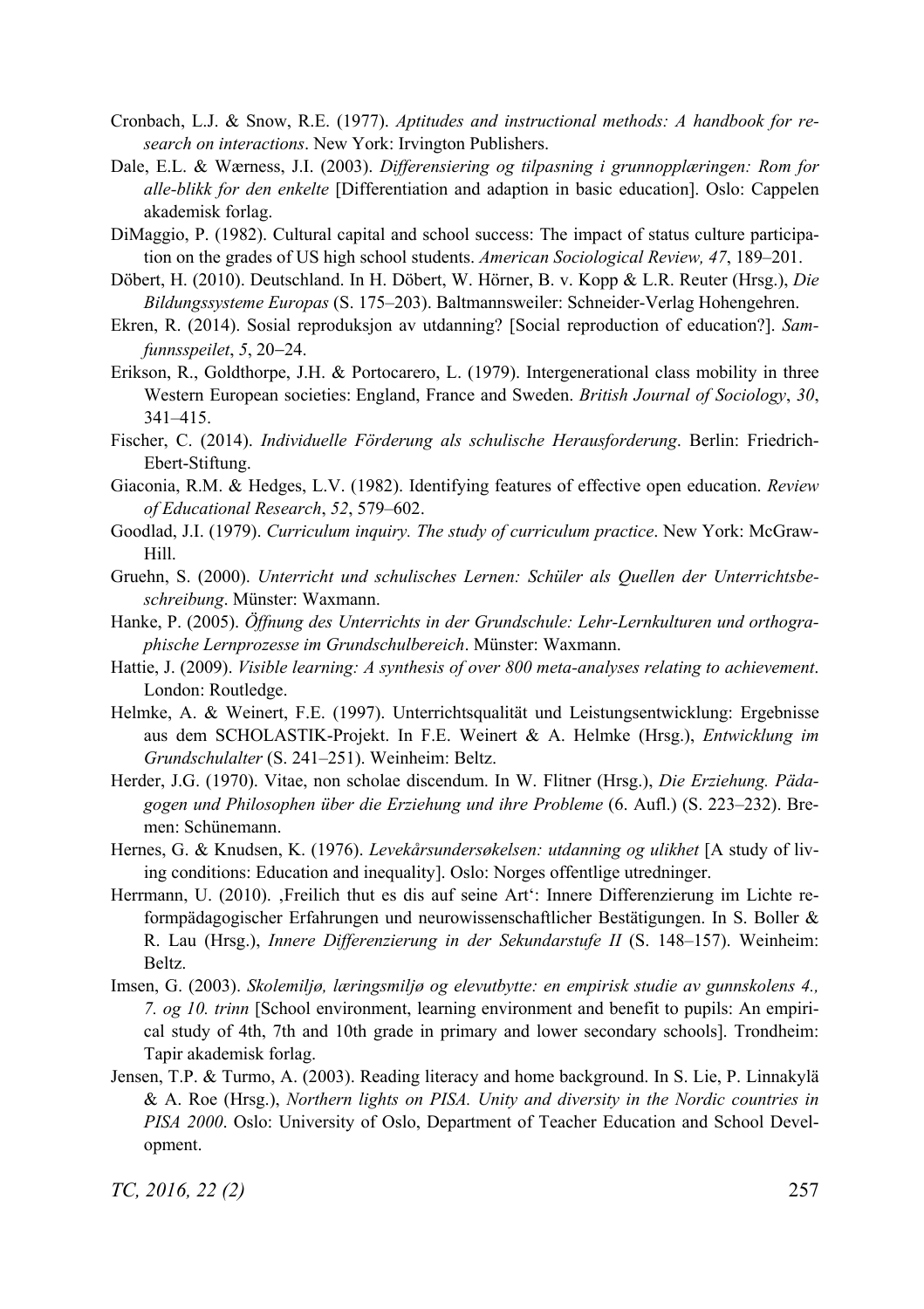- Jenssen, E.S. & Lillejord, S. (2009). Tilpasset opplæring: politisk dragkamp om pedagogisk praksis [Adapted education: Political struggle about educational practice]. *Acta Didacta Norge*, 3(1), 1–15.
- Kirschhock, E.-M. (2003). *Die Entwicklung schriftsprachlicher Kompetenzen im ersten Schuljahr: Untersuchung im Rahmen eines Vergleichs verschiedener Unterrichtskonzeptionen*. Verfügbar unter http://www.opus.ub.uni-erlangen.de/opus/volltexte/2004/55/index.html [16.08.2016].
- Klieme, E., Jude, N., Baumert, J. & Prenzel, M. (2010). PISA 2000–2009. Bilanz der Veränderungen im Schulsystem. In E. Klieme, C. Artelt, J. Hartig, N. Jude, O. Köller, M. Prenzel, W. Schneider & P. Stanat (Hrsg.), *PISA 2009. Bilanz nach einem Jahrzehnt* (S. 277–300). Münster: Waxmann.
- KMK (Ständige Konferenz der Kultusminister der Länder in der Bundesrepublik Deutschland). (2010). *Übergang von der Grundschule in Schulen des Sekundarbereichs I und Förderung, Beobachtung und Orientierung in den Jahrgangsstufen 5 und 6 (sog. Orientierungsstufe).* Verfügbar unter http://www.kmk.org/fileadmin/veroeffentlichungen\_beschluesse/2010/ 2010 \_10\_18-Uebergang-Grundschule-S\_eI1-Orientierungsstufe.pdf [30.10.2014].
- Krätzschmar, M. (2010). *Selbstkonzepte in altersgemischten Lerngruppen. Eine Längsschnittstudie mit Kontrollgruppen in der Sekundarstufe* (Empirische Erziehungswissenschaft, Bd. 20). Münster: Waxmann.
- Kunze, I. & Solzbacher, C. (2008). *Individuelle Förderung in der Sekundarstufe I und II*. Baltmannsweiler: Schneider-Verlag Hohengehren.
- Lie, S., Linnakylä, P. & Roe, A. (2003). Northern lights on PISA. In S. Lie, P. Linnakylä & A. Roe (Eds.), *Northern lights on PISA: Unity and diversity in the Nordic countries in PISA*  2000 (pp. 7-20). Oslo: University of Oslo, Department of Teacher Education and School Development.
- Lipowsky, F., Kastens, C., Lotz, M. & Faust, G. (2011). Aufgabenbezogene Differenzierung und Entwicklung des verbalen Selbstkonzepts im Anfangsunterricht. *Zeitschrift für Pädagogik*, *57* (6), 868–884.
- Lundetræ, K. (2011). Does parental educational level predict drop-out from upper secondary school for 16- to 24-year-olds when basic skills are accounted for? A cross country comparison. *Scandinavian Journal of Educational Research*, 55 (6), 625–637.
- Neugebauer, M. (2010). Bildungsungleichheit und Grundschulempfehlung beim Übergang auf das Gymnasium: Eine Dekomposition primärer und sekundärer Herkunftseffekte. *Zeitschrift für Soziologie*, *39* (3), 202–214.
- Nilsen, S. (2010). Moving towards an educational policy for inclusion? Main reform stages in the development of the Norwegian unitary school system. *International Journal of Inclusive Education*, 14 (5), 479-497.
- OECD. (2001). *Knowledge and skills for life. First results from PISA 2001.* Paris: OECD Publications.
- Opheim, V. (2004). *Equity in education: Country analytical report on Norway for OECD*. Oslo: NIFU-STEP Report 7/2004.
- Pekrun, R. (2001). Familie, Schule und Entwicklung. In S. Walper & R. Pekrun (Hrsg.), *Familie und Entwicklung* (S. 84–105). Göttingen: Hogrefe.
- Pietsch, M. & Stubbe, T.C. (2007). Inequality in the transition from primary to secondary school: School choices and educational disparities in Germany. *European Educational Research Journal*, *6* (4), 424–445.
- 258 *Schulz-Heidorf & Solheim: Adapted teaching and the effect of social origin*